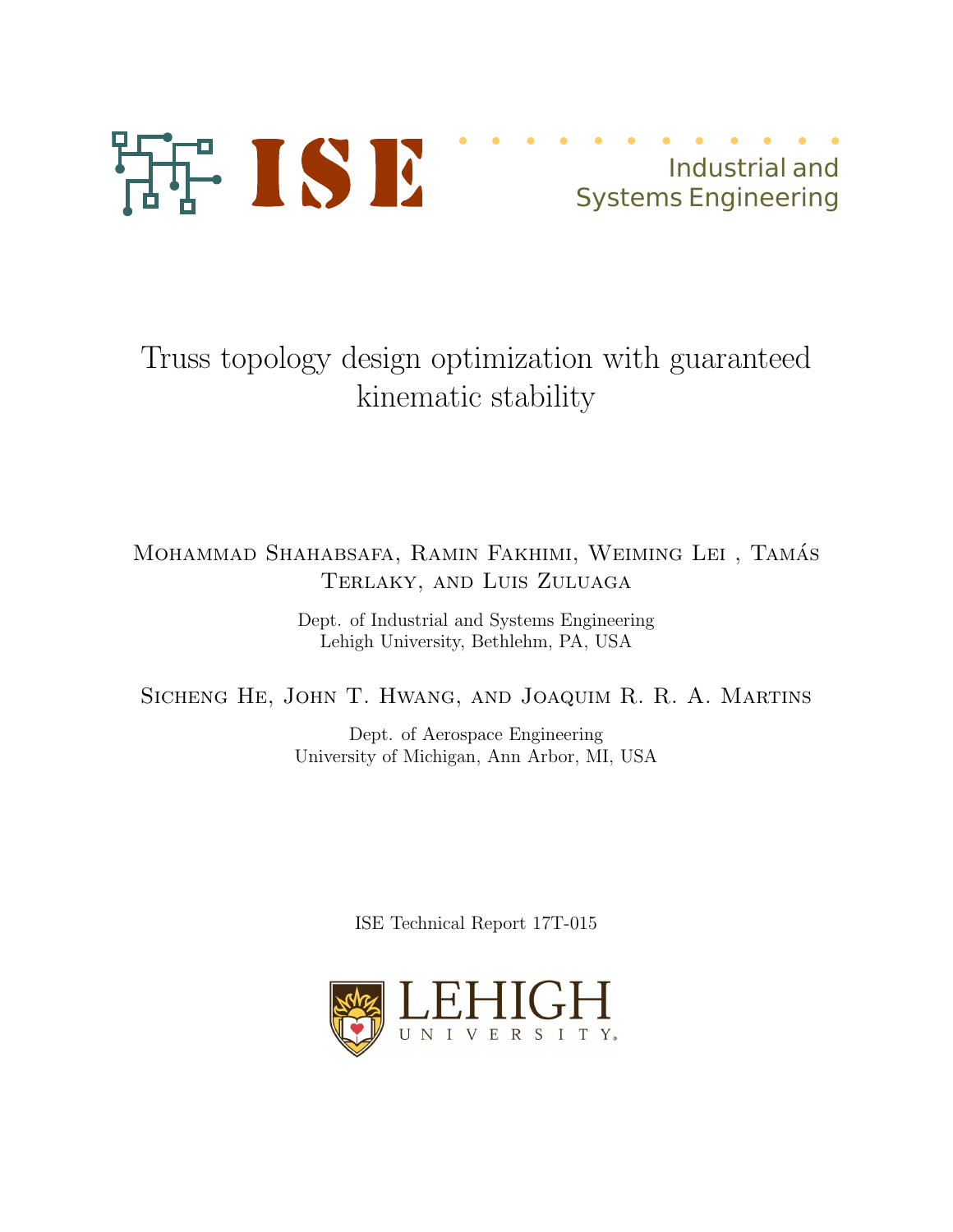## Truss topology design optimization with guaranteed kinematic stability

## Mohammad Shahabsafa<sup>1</sup>, Ramin Fakhimi<sup>1</sup>, Weiming Lei<sup>1</sup>, Tamás TERLAKY<sup>1</sup>, LUIS ZULUAGA<sup>1</sup>, SICHENG HE<sup>2</sup>, JOHN T. HWANG<sup>2</sup>, AND JOAQUIM R. R. A. MARTINS<sup>2</sup>

<sup>1</sup> Dept. of Industrial and Systems Engineering, Lehigh University, Bethlehm, PA, USA,  $^{2}$  Dept. of Aerospace Engineering, University of Michigan, Ann Arbor, MI, USA

August 12, 2019

#### Abstract

Kinematic stability of the truss topology design and sizing optimization (TTDSO) problems is a crucial aspect which is often overlooked in the mathematical optimization models. In this paper, we propose a novel mathematical optimization model for the discrete TTDSO problem with Euler buckling constraints. Random perturbations of external forces are used to obtain kinematically stable structures. We prove that by considering the perturbed external forces, the resulting structure is kinematically stable with probability one. Furthermore, we show that necessary conditions for kinematic stability can be used to speed up the solution of discrete TTDSO problem. While mixed integer linear optimization (MILO) solvers for existing models are not able to even find a feasible solution for Michell trusses with more than 182 bars in a reasonable amount of time, our model provides high-quality solutions for those problems in the same time window.

## 1 Introduction

The truss design problem is an important problem in the field of structural design optimization [\(Haftka](#page-16-0) and Gürdal, [2012\)](#page-16-0). In the past century, various formulations and solution methodologies for truss design problems are developed [\(Arora and Wang,](#page-16-1) [2005;](#page-16-1) [Rozvany,](#page-17-0) [2009;](#page-17-0) [Stolpe,](#page-17-1) [2016\)](#page-17-1). [Dorn et al.](#page-16-2) [\(1964\)](#page-16-2) considered a ground structure framework for the truss design problem and used numerical optimization to solve the problem. In a ground structure framework, the set of potential bars of a truss structure is given and the optimal bar cross-sectional areas of the bars of the structure are to be determined.

Two objectives are commonly used in truss design problems.

Namely, a wide range of mathematical models for truss design problems consider the structure's compliance minimization as the objective [\(Ben-Tal and Bendsøe,](#page-16-3) [1993;](#page-16-3) [Bendsøe et al.,](#page-16-4) [1994;](#page-16-4) [Stolpe,](#page-17-2) [2007\)](#page-17-2). For this problem, several second order cone optimization and semidefinite optimization models have been suggested to address the non-linearity associated with the compliance objective [\(Kanno,](#page-17-3) [2016;](#page-17-3) [Kanno and Fujita,](#page-17-4) [2018;](#page-17-4) [Ben-Tal and Bendsøe,](#page-16-3) [1993;](#page-16-3) [Kanno,](#page-17-5) [2018\)](#page-17-5). Another frequently used objective in truss design problems is weight minimization [\(Stolpe and Svanberg,](#page-17-6) [2004;](#page-17-6) [Stolpe,](#page-17-7) [2004;](#page-17-7) [Van Mellaert et al.,](#page-17-8) [2015;](#page-17-8) [Shahabsafa et al.,](#page-17-9) [2018\)](#page-17-9). Minimizing the structure weight or fuel burn rate, which is closely correlated with weight, are commonly considered in aerospace engineering design problems [\(Brooks et al.,](#page-16-5) [2018;](#page-16-5) [Jasa et al.,](#page-16-6) [2018;](#page-16-6) [Chauhan](#page-16-7) [and Martins,](#page-16-7) [2018;](#page-16-7) [Kennedy,](#page-17-10) [2016;](#page-17-10) [Aage et al.,](#page-16-8) [2017\)](#page-16-8).

We focus on mixed integer linear optimization (MILO) modeling approaches which in theory leads to global optimal solution of the TTDSO problem. Due to rapid improvement of MILO solvers, we can solve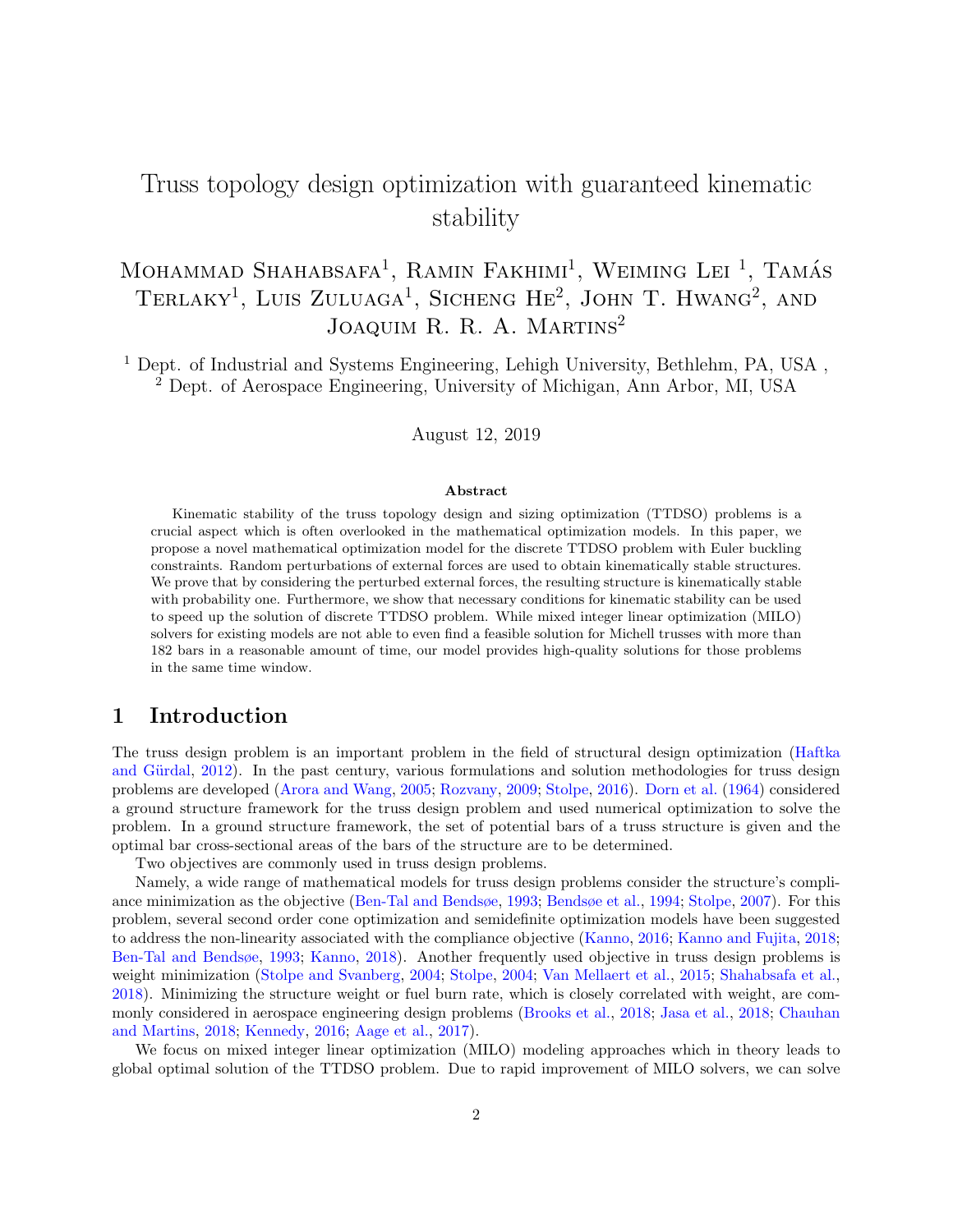large-scale problems to optimality in a reasonable time. There are two types of truss design problems: continuous and discrete design problems. In continuous problems, all the design variables are continuous, while discrete problems involve discrete design variables. Discrete problems have three major categories: truss topology design (TTD), truss sizing optimization (TSO), and truss topology design and sizing optimization (TTDSO). [Stolpe](#page-17-2) [\(2007\)](#page-17-2) suggested a MILO model for compliance minimization of a TTD problem. In TSO, the topology is given and the bar cross sectional areas of the optimal bars are to be determined. [Van Mel](#page-17-8)[laert et al.](#page-17-8) [\(2015\)](#page-17-8) proposed a MILO model for TSO problems considering resistance and joint geometry constraints. [Shahabsafa et al.](#page-17-9) [\(2018\)](#page-17-9) presented several MILO models for TSO problems considering Hooke's law, yield stress and Euler buckling constraints. In TTDSO, however, the topology and sizing of a truss are simultaneously considered. [Stolpe](#page-17-11) [\(2015\)](#page-17-11) considered a mixed-integer nonlinear optimization model for the TTDSO problem in which the structure maximum compliance is considered as a constraint of the model. [Stolpe](#page-17-1) [\(2016\)](#page-17-1) presented a comprehensive survey of discrete truss design problems.

It is assumed in TSO problems that the given ground structure is kinematically stable, while kinematic stability of the solution in TTD and TTDSO needs to be enforced. Enforcing stability in a truss structure can make the problem significantly harder to solve and thus, it is often overlooked when tackling truss design problems. [Faustino et al.](#page-16-9) [\(2006\)](#page-16-9) proposed a MILO model for the TTDSO problem. They considered structure kinematic stability by using Grubler's criterion [\(Ghosh and Mallik,](#page-16-10) [2002\)](#page-16-10), which is a necessary but not sufficient condition for having a stable structure. [Faustino et al.](#page-16-9) [\(2006\)](#page-16-9), additionally, proposed a perturbation of the external forces to obtain kinematically stable structures, and without formal statement, they argued intuitively that the perturbation should result in a stable structure.

However, they did not rigorously prove that the perturbation guarantees kinematic stability of the structure. [Kanno and Guo](#page-17-12) [\(2010\)](#page-17-12) considered an iterative external force perturbation method to obtain a kinematically stable structure for the TTDSO problem with discrete cross-sectional areas. However, their method does not guarantee kinematic stability of the structure. [Mela](#page-17-13) [\(2014\)](#page-17-13) developed a MILO model for minimum weight discrete TTDSO problems considering Euler buckling and displacement constraints. [Mela](#page-17-13) [\(2014\)](#page-17-13) also considered the kinematic stability of the structure and the issue of overlapping bars in TTDSO problems. To enforce kinematic stability of the structures, [Mela](#page-17-13) [\(2014\)](#page-17-13) used the external force perturbation approach which was originally proposed by [Faustino et al.](#page-16-9) [\(2006\)](#page-16-9). [Mela](#page-17-13) [\(2014\)](#page-17-13) observed that the perturbation provided stable structures for all the cases considered, but did not prove that the approach always provides a stable structure.

Guaranteed stability of the structure is a fundamentally important problem and has remained an open question in the mathematical optimization modeling framework. In this paper, we focus on the minimumweight discrete truss topology design and sizing optimization (TTDSO) problem. We propose a novel mixed integer linear optimization (MILO) model for discrete TTDSO problems. Our models consider force balance equations, Hooke's law, yield stress, Euler buckling constraints, and bounds on the nodal displacements. We also propose a modeling approach that ensures the kinematic stability of the structure. Furthermore, we show that the necessary conditions for kinematic stability can be used to speed-up the solution time of TTDSO problem.

The paper is structured as follows. In Section [2](#page-2-0) we overview the TTDSO problem. In Section [3,](#page-3-0) we propose a novel mathematical model for the discrete TTDSO problem, and in Section [4,](#page-6-0) we propose a method to enforce the kinematic stability of the structure, and prove that, with probability one, the optimal structure is kinematically stable. In Section [5,](#page-10-0) we demonstrate that the proposed mathematical model can be solved significantly faster than other proposed discrete TTDSO models. Finally, our conclusions are presented in Section [6.](#page-15-0)

## <span id="page-2-0"></span>2 Problem description

A truss design problem is concerned with the optimal selection of the geometry, topology, and sizing of a truss structure (Haftka and Gürdal, [2012\)](#page-16-0). In this article, we focus on topology and sizing optimization of a truss. Consider a truss structure in a d-dimensional space  $(d = 2, 3)$ . Let m and n denote the number of the bars and the degrees of freedom of the ground structure, respectively. For ease of presentation, we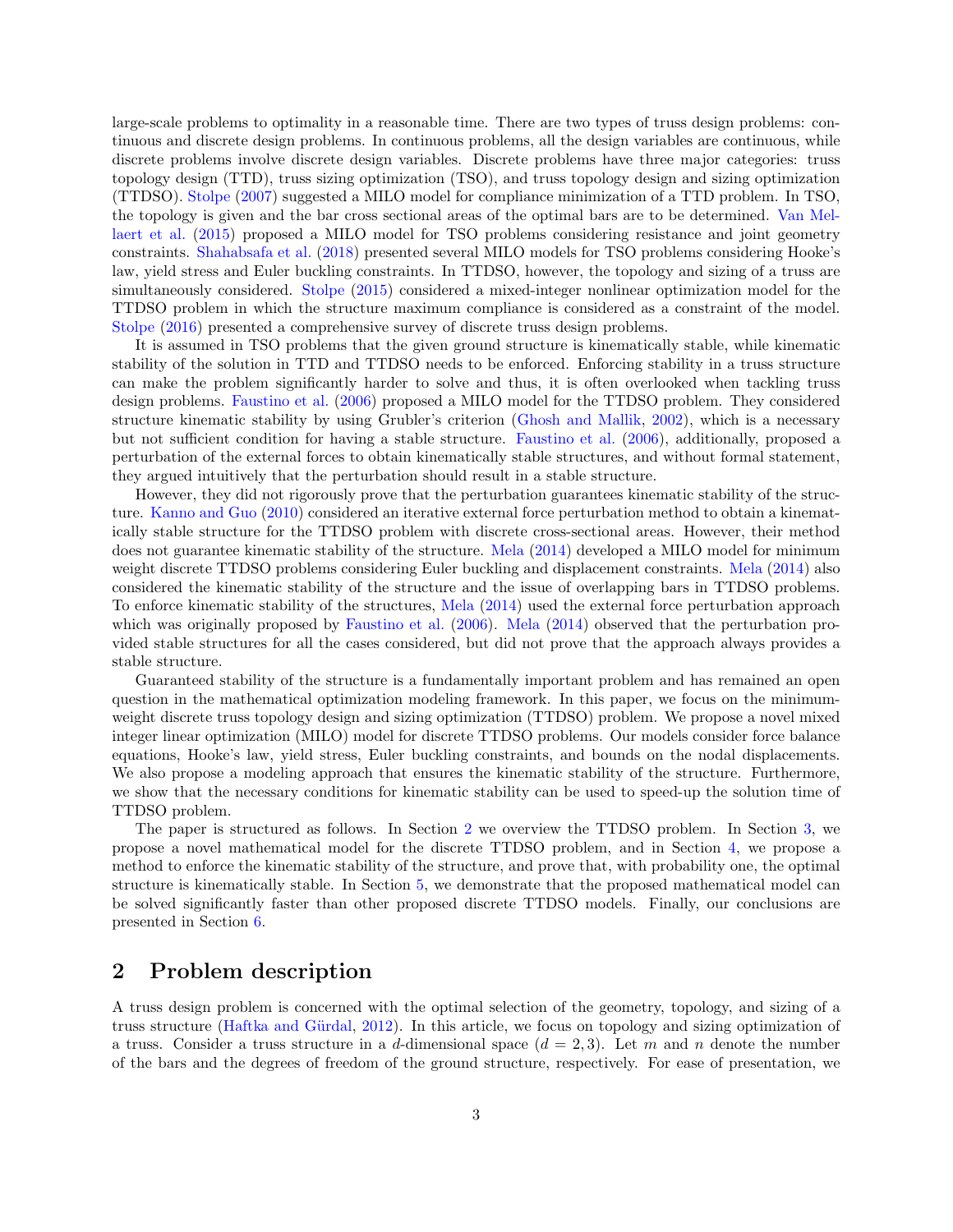assume that each node of the ground structure is either fixed in all directions or pinned. Let  $\mathcal{I} = \{1, \ldots, m\}$ be the index set of the bars of the ground structure and let  $\mathcal J$  denote the index set of the pinned nodes of the ground structure. Vector  $x \in \mathbb{R}^m_+$  denotes the cross-sectional areas of the bars, where  $\mathbb{R}^m_+$  is the set of m-dimensional non-negative vectors. A truss structure is specified when the bars and their cross-sectional areas are determined. As a result, the cross-sectional areas are the main design variables of the problem.

The force balance equations on the nodes of the truss are defined as

<span id="page-3-2"></span><span id="page-3-1"></span>
$$
Rq = f,\tag{1}
$$

where  $R \in \mathbb{R}^{n \times m}$  is the topology matrix of the truss,  $q \in \mathbb{R}^m$  is the vector of the internal forces acting on the bars, and  $f \in \mathbb{R}^n$  is the vector of the external forces exerted on the nodes. Stress on bar i, for  $i \in \mathcal{I}$ , is defined as

$$
\sigma_i = \begin{cases} \frac{q_i}{x_i}, & \text{if } x_i > 0, \\ 0, & \text{otherwise.} \end{cases}
$$
 (2)

The nodal displacements and the elongation of the bars are denoted by  $u \in \mathbb{R}^n$  and  $\Delta l \in \mathbb{R}^m$ . The relationship between the nodal displacement and the elongation of the bars is as follows:

<span id="page-3-3"></span>
$$
\Delta l = R^T u. \tag{3}
$$

We define  $\lambda_i = E_i / l_i$ , for  $i \in \mathcal{I}$ , where  $E_i$  and  $l_i$  are the Young's modulus and the length of bar  $i \in \mathcal{I}$ . We consider Hooke's law, which is enforced by considering constraints [\(1\)](#page-3-1), [\(2\)](#page-3-2), and [\(3\)](#page-3-3) along with the following set of constraints [\(Zienkiewicz and Taylor,](#page-17-14) [2005\)](#page-17-14):

$$
\sigma_i = \lambda_i \Delta l_i, \ i \in \mathcal{I}.\tag{4}
$$

From equations  $(1)$ ,  $(2)$ ,  $(3)$ , and  $(4)$ , it follows that

<span id="page-3-4"></span>
$$
K(x)u = f,
$$

where  $K(x) = \sum_{i=1}^{m} \lambda_i x_i r_i r_i^T$  is the stiffness matrix of the structure, and  $r_i$ , for  $i \in \mathcal{I}$ , is the *i*-th column of the topology matrix R.

Let  $\sigma^{\min} \in \mathbb{R}^m$  and  $\sigma^{\max} \in \mathbb{R}^m$  be the lower and upper bounds on the stress of the bars, where  $\sigma^{\min}$  $0 < \sigma^{\text{max}}$ . The stress on bars should satisfy the following constraints

$$
\sigma^{\min} \leq \sigma \leq \sigma^{\max}.
$$

We assume that bars' cross-sections are circular. Thus, by letting  $\gamma_i = \pi E_i/4l_i^2$  for all  $i \in \mathcal{I}$ , the Euler buckling constraints are written as

$$
\sigma_i + \gamma_i x_i \ge 0, \ i \in \mathcal{I}, \ x_i \ne 0.
$$

For a discussion on the value of  $\gamma_i$ ,  $i \in \mathcal{I}$ , for more general cross-sectional areas of bars see our previous work [\(Shahabsafa et al.,](#page-17-9) [2018\)](#page-17-9). Let  $\mathcal L$  denote the index set of the coordinates of the pinned nodes of the ground structure, noting that  $|\mathcal{L}| = |\mathcal{J}|d = n$ , where d is the space dimension. The nodal displacement bound constraints are written as

<span id="page-3-5"></span>
$$
u_{\ell}^{\min} \le u_{\ell} \le u_{\ell}^{\max}, \ \ell \in \mathcal{L}.\tag{5}
$$

### <span id="page-3-0"></span>3 Mathematical optimization model

In this section, we present mathematical optimization models for the discrete TTDSO problem, where bars takes zero or discrete valued cross-sectional areas. In other words, in the TTDSO, we allows the bars to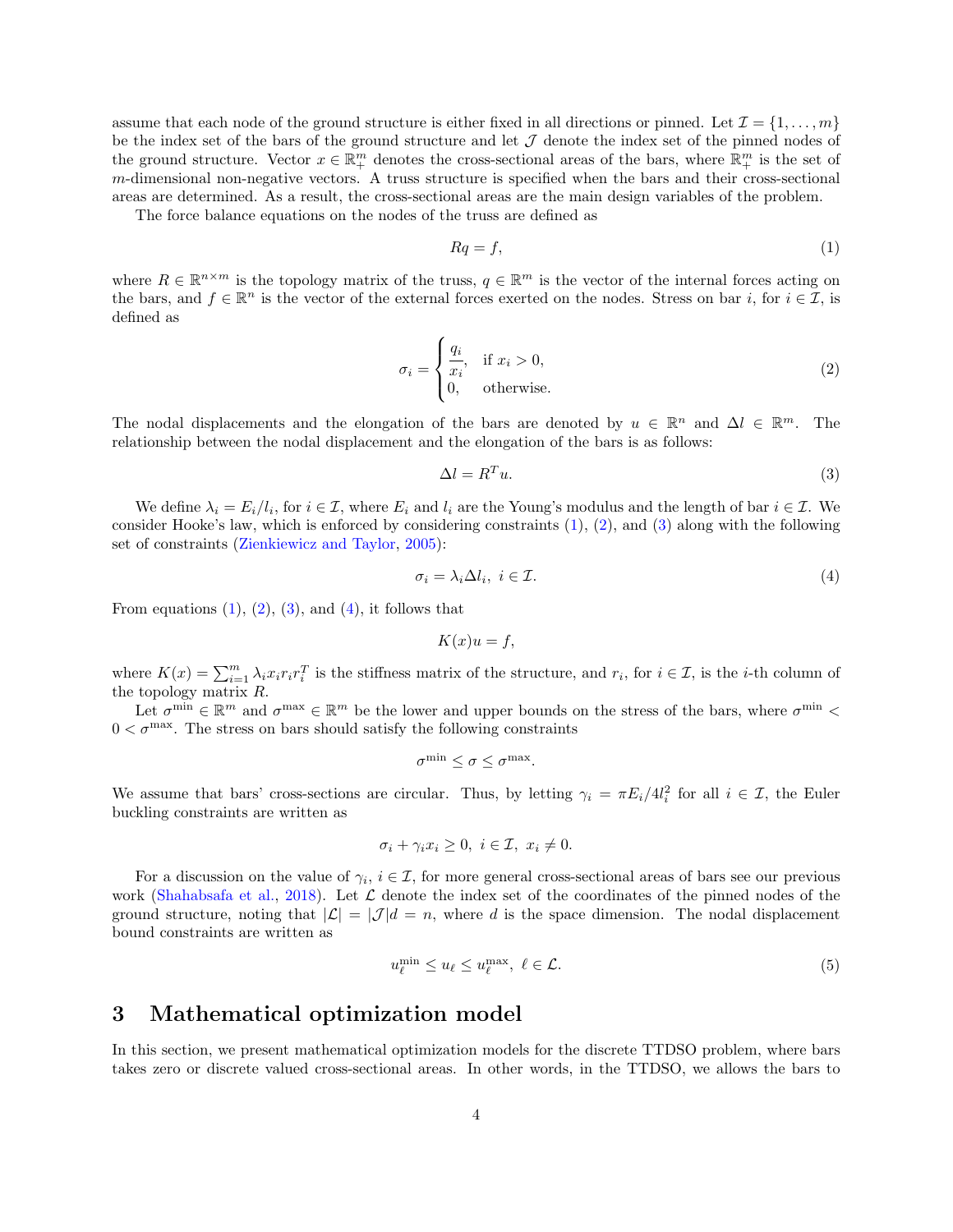vanish in the final structure. These models are based on he works by [Shahabsafa et al.](#page-17-9) [\(2018\)](#page-17-9) for the discrete TSO problem.

Define  $S$  as the set of candidate nonzero cross-sectional areas of bars:

$$
\mathcal{S} = \{s_1, s_2, \ldots, s_v\},\
$$

where  $0 < s_1 < s_2 < \ldots < s_v$  and v is the cardinality of set S. Without loss of generality, we may assume that the number of candidate sizes is the same for all the bars. Furthermore, for ease of presentation, we assume that all the bars have the same set S of potential cross-sectional areas. We use  $\mathcal{K} = \{1, \ldots, v\}$  to denote the set of indices corresponding to the discrete set S. The cross-sectional area of bar i, for  $i \in \mathcal{I}$ , takes values from the set  $\{0\} \cup S$  in the discrete TTDSO problem. We define binary decision variable  $y_i$ , for  $i \in \mathcal{I}$ , as

<span id="page-4-4"></span>
$$
y_i = \begin{cases} 1, & \text{if } x_i > 0, \\ 0, & \text{otherwise.} \end{cases}
$$
 (6)

If  $y_i = 1$ , then bar i gets a nonzero cross-sectional area, and if  $y_i = 0$ , then bar i has a zero cross-sectional area and disappears from the structure. Let  $\sigma_{ik}$ , for  $i \in \mathcal{I}$  and  $k \in \mathcal{K}$ , be defined as

$$
\sigma_{ik} = \begin{cases} \lambda_i \Delta l_i, & \text{if } x_i = s_k, \\ 0, & \text{otherwise.} \end{cases}
$$
\n(7)

Variable  $\sigma_{ik}$  represents the stress on bar i if its cross-sectional area is equal to  $s_k$ ; otherwise,  $\sigma_{ik}$  is zero. Thus we have that

<span id="page-4-1"></span><span id="page-4-0"></span>
$$
\sigma_i = \sum_{k \in \mathcal{K}} \sigma_{ik}.
$$

Additionally, we define  $\sigma_i^d$  as

$$
\sigma_i^{\rm d} = \begin{cases} \lambda_i \Delta l_i, & \text{if } x_i = 0, \\ 0, & \text{otherwise.} \end{cases}
$$
 (8)

Variable  $\sigma_i^d$ , for  $i \in \mathcal{I}$ , is a dummy variable and is equal to zero if bar i takes a nonzero cross-sectional area. However, if  $x_i = 0$ , then  $\sigma_i^d$  takes a nonzero value. Then, from equations [\(7\)](#page-4-0) and [\(8\)](#page-4-1), we have that

<span id="page-4-3"></span><span id="page-4-2"></span>
$$
\lambda_i \Delta l_i = \sum_{k \in \mathcal{K}} \sigma_{ik} + \sigma_i^{\mathrm{d}}.
$$
\n(9)

[Sved and Ginos](#page-17-15) [\(1968\)](#page-17-15) demonstrated that when a bar has a zero cross-sectional area, the Euler buckling and yield stress constraints must become inactive for that bar. As in equation [\(9\)](#page-4-2), all variables  $\sigma_{ik}$ , for  $k \in \mathcal{K}$ , can be equal to zero by introducing variable  $\sigma_i^d$ . Thus, introducing dummy stress variables ensures that the Euler buckling and yield stress constraints become inactive if the cross-sectional area of a bar is zero.

To enforce that  $x_i \in \{0\} \cup \mathcal{S}$ , for all  $i \in \mathcal{I}$ , we use the *incremental model* proposed by [Shahabsafa et al.](#page-17-9) [\(2018,](#page-17-9) Section 2.2). Let  $\overline{\mathcal{K}} = \{1, \ldots, v-1\}$  and  $\delta_k = s_{k+1} - s_k$  for  $k \in \overline{\mathcal{K}}$ . In the incremental model of the discrete TTDSO problem, the cross-sectional areas of the bars are given as:

$$
x_i = s_1 y_i + \sum_{k \in \overline{K}} \delta_k z_{ik}, \quad i \in \mathcal{I},
$$
  
\n
$$
y_i \ge z_{i1}, \quad i \in \mathcal{I},
$$
  
\n
$$
z_{i,k-1} \ge z_{ik}, \quad i \in \mathcal{I}, \quad k \in \overline{K} \setminus \{1\},
$$
  
\n
$$
y_i \in \{0, 1\}, \quad i \in \mathcal{I}, \quad k \in \overline{K}.
$$
  
\n(10)  
\n
$$
z_{ik} \in \{0, 1\}, \quad i \in \mathcal{I}, \quad k \in \overline{K}.
$$

If  $y_i = 1$  and  $z_{i1} = 0$ , then  $x_i = s_1$ . If  $z_{i,k-1} = 1$  and  $z_{ik} = 0$ , then  $x_i = s_k$ . If  $z_{i,v-1} = 1$ , then  $x_i = s_v$ .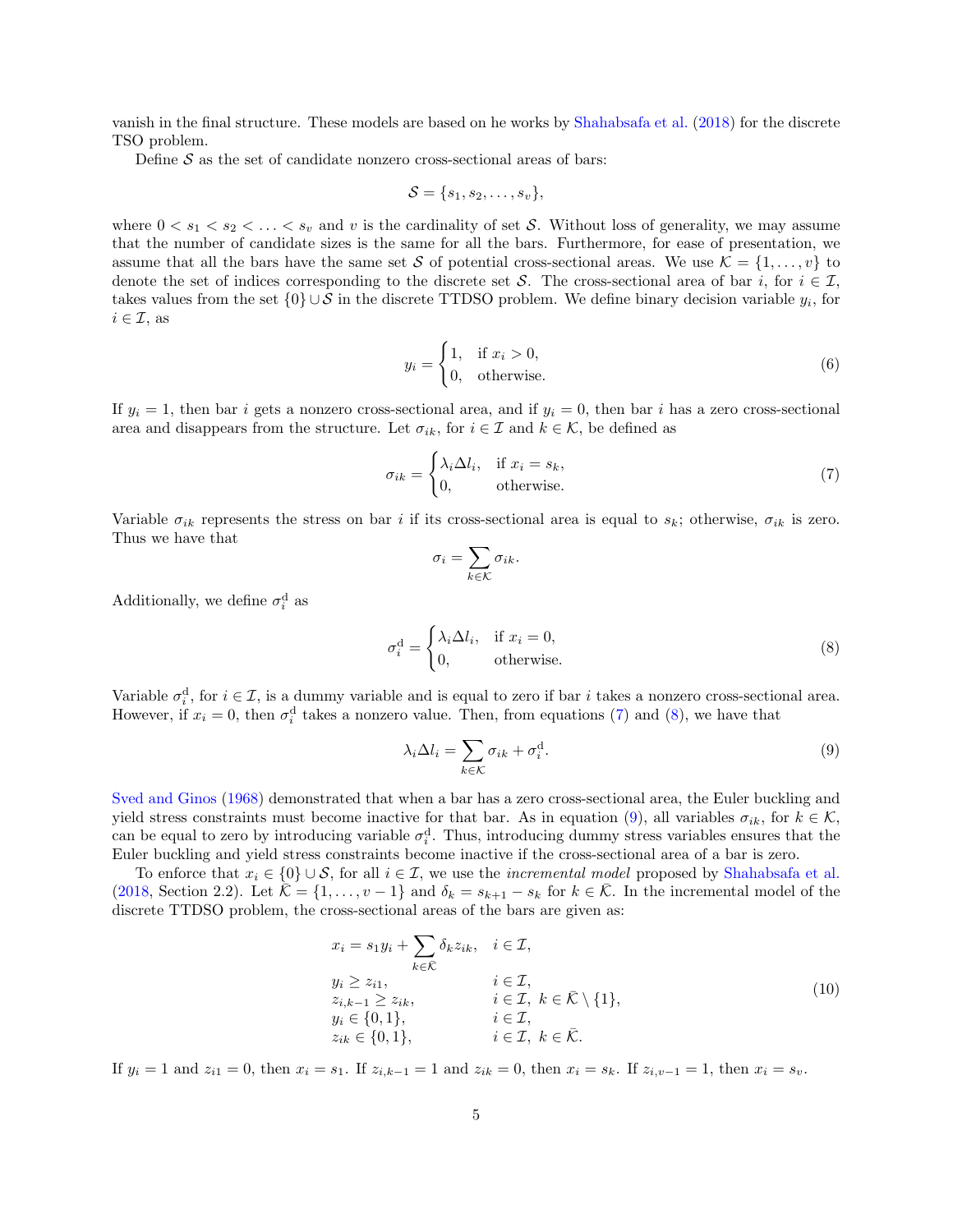The following set of constraints are needed to enforce yield stress and Euler buckling constraints

$$
\max\left(-\gamma_i s_1, \sigma_i^{\min}\right)(y_i - z_{i1}) \leq \sigma_{i1} \leq \sigma_i^{\max}\left(y_i - z_{i1}\right), \qquad i \in \mathcal{I},
$$
\n
$$
\max\left(-\gamma_i s_k, \sigma_i^{\min}\right)\left(z_{i,k-1} - z_{ik}\right) \leq \sigma_{ik} \leq \sigma_i^{\max}\left(z_{i,k-1} - z_{ik}\right), \quad i \in \mathcal{I}, k \in \bar{\mathcal{K}} \setminus \{1\},
$$
\n
$$
\max\left(-\gamma_i s_v, \sigma_i^{\min}\right) z_{i,v-1} \leq \sigma_{iv} \leq \sigma_i^{\max} z_{i,v-1}, \qquad i \in \mathcal{I},
$$
\n
$$
(1 - y_i)\underline{\sigma}_i^d \leq \sigma_i^d \leq (1 - y_i)\overline{\sigma}_i^d, \qquad i \in \mathcal{I}.
$$
\n
$$
(1)
$$

From constraints [\(11\)](#page-5-0), it follows that if  $y_i = 0$ , then  $\sigma_{ik} = 0$ , for all  $k \in \mathcal{K}$ , and  $\underline{\sigma}_i^{\rm d} \leq \sigma_i^{\rm d} \leq \overline{\sigma}_i^{\rm d}$ , where

<span id="page-5-1"></span><span id="page-5-0"></span>
$$
\underline{\sigma}_{i}^{\mathrm{d}} = \lambda_{i} \left( \sum_{\ell | r_{i\ell} < 0} r_{i\ell} u_{\ell}^{\max} + \sum_{\ell | r_{i\ell} > 0} r_{i\ell} u_{\ell}^{\min} \right),
$$
\n
$$
\overline{\sigma}_{i}^{\mathrm{d}} = \lambda_{i} \left( \sum_{\ell | r_{i\ell} < 0} r_{i\ell} u_{\ell}^{\min} + \sum_{\ell | r_{i\ell} > 0} r_{i\ell} u_{\ell}^{\max} \right).
$$
\n
$$
(12)
$$

Equations [\(12\)](#page-5-1) are obtained from [\(3\)](#page-3-3), [\(4\)](#page-3-4), and [\(5\)](#page-3-5). If  $y_i = 1$ , which implies that  $x_i > 0$ , then  $\sigma_i^d = 0$ . In addition, if  $z_{i,\bar{k}-1} = 1$  and  $z_{i\bar{k}} = 0$ , then  $\sigma_{ik} = 0$ , for all  $k \neq \bar{k}$  and  $\max(-\gamma_i s_{\bar{k}}, \sigma_i^{\min}) \leq \sigma_{i\bar{k}} \leq \sigma_i^{\max}$ .

The incremental model for the TTDSO problem is as follows:

$$
\min \quad \sum_{i \in \mathcal{I}} \rho l_i x_i,
$$

s.t.  $Rq = f$ ,

$$
R^T u = \Delta l,
$$

$$
x_i - s_1 y_i - \sum_{k \in \bar{\mathcal{K}}} \delta_k z_{ik} = 0, \qquad i \in \mathcal{I},
$$

$$
\lambda_i \Delta l_i - \sum_{k \in \mathcal{K}} \sigma_{ik} - \sigma_i^{\mathrm{d}} = 0, \qquad i \in \mathcal{I},
$$

$$
q_i - \sum_{k \in \mathcal{K}} s_k \sigma_{ik} = 0, \qquad i \in \mathcal{I},
$$

$$
\max\left(-\gamma_i s_1, \sigma_i^{\min}\right)\left(y_i - z_{i1}\right) \leq \sigma_{i1} \leq \sigma_i^{\max}\left(y_i - z_{i1}\right), \qquad i \in \mathcal{I},
$$

$$
\max\left(-\gamma_i s_k, \sigma_i^{\min}\right)\left(z_{i,k-1} - z_{ik}\right) \leq \sigma_{ik} \leq \sigma_i^{\max}\left(z_{i,k-1} - z_{ik}\right), \qquad i \in \mathcal{I}, k \in \bar{\mathcal{K}} \setminus \{1\},
$$
  

$$
\max\left(-\gamma_i s_v, \sigma_i^{\min}\right) z_{i,v-1} \leq \sigma_{iv} \leq \sigma_i^{\max} z_{i,v-1}, \qquad i \in \mathcal{I},
$$

$$
(1 - y_i)\underline{\sigma}_i^{\mathrm{d}} \le \sigma_i^{\mathrm{d}} \le (1 - y_i)\overline{\sigma}_i^{\mathrm{d}}, \qquad i \in \mathcal{I},
$$

$$
u_{\ell}^{\min} \le u_{\ell} \le u_{\ell}^{\max}, \qquad \qquad \ell \in \mathcal{L},
$$

$$
z_{i1} \leq y_i, \qquad i \in \mathcal{I}, \quad k \in \bar{\mathcal{K}} \setminus \{1\},
$$
  
\n
$$
y_i \in \{0, 1\}, \qquad i \in \mathcal{I}, \quad k \in \bar{\mathcal{K}} \setminus \{1\},
$$
  
\n
$$
i \in \mathcal{I}, \quad k \in \bar{\mathcal{K}} \setminus \{1\},
$$

$$
z_{ik} \in \{0, 1\}, \qquad i \in \mathcal{I}, \ k \in \bar{\mathcal{K}}. \tag{13}
$$

An alternative to model [\(13\)](#page-5-2) for the discrete TTDSO problem can be obtained by considering, instead of e sequential binary variables [\(10\)](#page-4-3), a basic choice of binary variables (as in [Shahabsafa et al.](#page-17-9) [\(2018\)](#page-17-9)). The model is presented in Appendix [6.](#page-15-1)

Let  $\mathcal{N}_{\ell}$ , for  $\ell \in \mathcal{L}$ , be the set of the bars of the ground structure that are connected to the node corresponding to the  $\ell$ -th coordinate of the displacement vector. The following constraints enforce that if no bar is connected to a node, then the displacement of that node is zero.

<span id="page-5-3"></span><span id="page-5-2"></span>
$$
u_{\ell}^{\min} \sum_{i \in \mathcal{N}_{\ell}} y_i \le u_{\ell} \le u_{\ell}^{\max} \sum_{i \in \mathcal{N}_{\ell}} y_i, \ \ell \in \mathcal{L}.
$$
\n(14)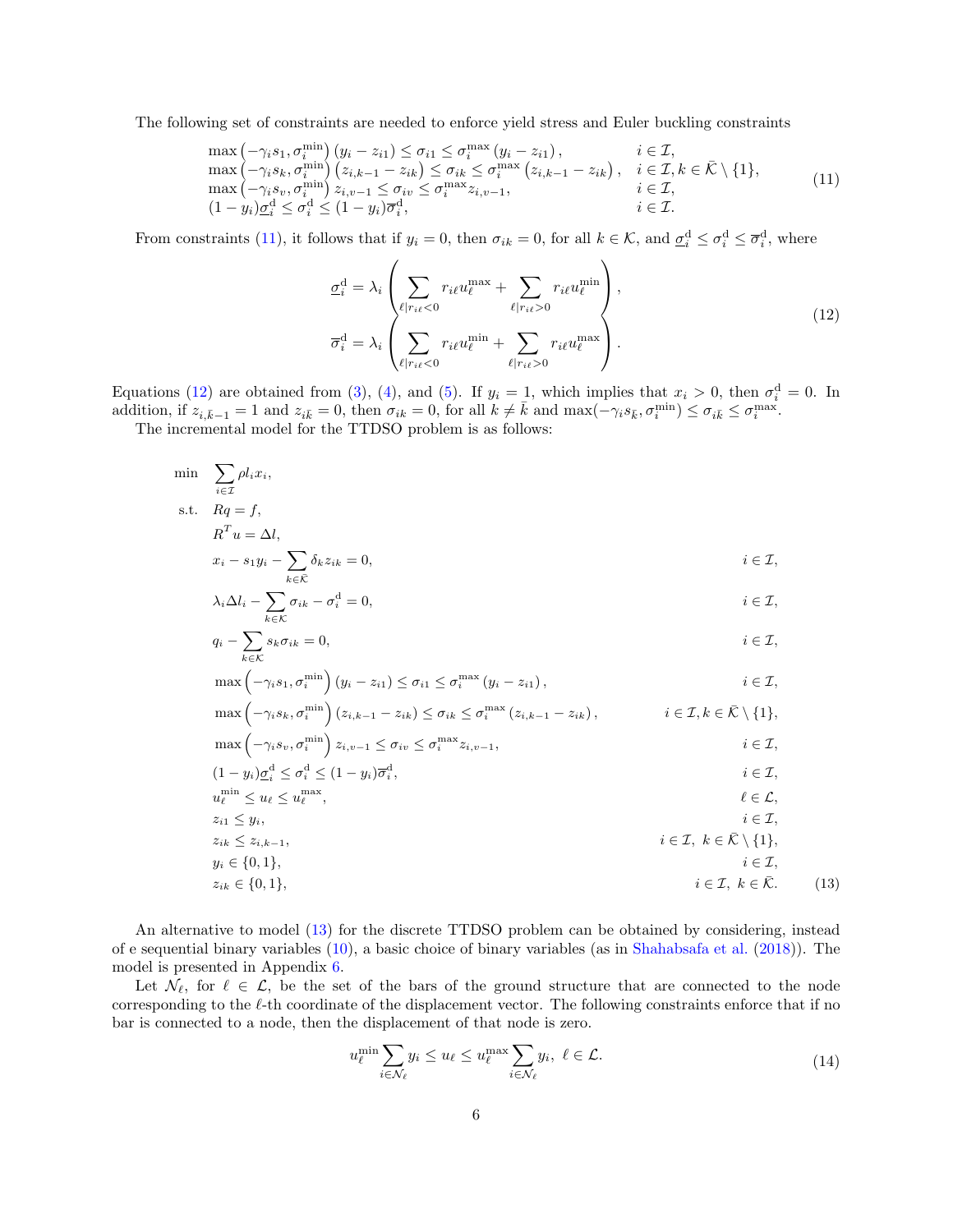Adding constraints [\(14\)](#page-5-3) to [\(13\)](#page-5-2) increases the solution time of the problem, but if not added, the displacements of the nodes with no bars connected to them may be nonzero. However, the optimal cross-sectional areas of the problem do not change, i.e., the optimal structure still satisfies all the constraints of the problem even if constraints [\(14\)](#page-5-3) are not added. Thus, in what follows, instead of adding constraints [\(14\)](#page-5-3) to the model, as a post-processing step, we set the displacements of the nodes with no bars connected to them to zero. Model [\(13\)](#page-5-2) can be extended, as done by [Mela](#page-17-13) [\(2014\)](#page-17-13), to account for multi-scenario discrete TTDSO problems.

Model [\(13\)](#page-5-2) differs from the model proposed by [Mela](#page-17-13) [\(2014\)](#page-17-13) in three aspects: first, the model proposed by [Mela](#page-17-13) [\(2014\)](#page-17-13) introduces a binary variable for each possible cross-sectional area of a bar, but in model [\(13\)](#page-5-2) binary variables represent the increments in the cross-sectional areas of the bars. Second, in contrast to the model proposed by [Mela](#page-17-13) [\(2014\)](#page-17-13), we do not need to introduce binary variables for the nodes of the truss structure in model [\(13\)](#page-5-2). Third, variables  $\sigma_i^d$ , for  $i \in \mathcal{I}$ , are introduced to ensure that yield stress and Euler buckling constraints are not enforced when a bar vanishes from the structure. In Section [5,](#page-10-0) we demonstrate that model [\(13\)](#page-5-2) is solved significantly faster than the model proposed by [Mela](#page-17-13) [\(2014\)](#page-17-13).

## <span id="page-6-0"></span>4 Structure stability

In this section, we first propose necessary conditions for the kinematic stability of a truss structure. Then, we propose a method to avoid kinematically unstable structures. While our method is new, it is similar in a spirit to the methods proposed by [Faustino et al.](#page-16-9) [\(2006\)](#page-16-9) and [Mela](#page-17-13) [\(2014\)](#page-17-13). Most importantly, we prove that, with probability one, the truss structures obtained by our method are kinematically stable. In what follows, we refer to the truss corresponding to cross-sectional areas given by  $x \in \mathbb{R}^m$  as *structure x*. We need the following definitions to present the results.

**Definition 4.1** (Active bars). Active bars of structure x are the bars whose cross-sectional area is greater than zero. The index set of the active bars of structure x is denoted by  $\mathcal{I}^x$ .

**Definition 4.2** (Active nodes). An active node in structure x is a pinned node, which is connected to at least one active bar. The index set of active nodes of structure x is denoted by  $\mathcal{J}^x$ .

**Definition 4.3** (Active coordinates). The set of active coordinates in structure x is the set of the coordinates corresponding to active nodes in structure x. The index set of the active coordinates is denoted by  $\mathcal{L}^x$ .

In what follows, vectors and matrices are defined in the reduced space of the active nodes and active bars. Let  $m^x$  and  $n^x$  denote the number of active bars and the degrees of freedom of active nodes of structure x, respectively, i.e.,  $m^x = |\mathcal{I}^x|$  and  $n^x = |\mathcal{J}^x| \times d$ .

**Definition 4.4** (Reduced topology matrix). The reduced topology matrix of structure x, denoted by  $R^x \in$  $\mathbb{R}^{n^x \times m^x}$ , is the topology matrix corresponding to active nodes and active bars.

**Definition 4.5** (Reduced stiffness matrix). The reduced stiffness matrix of structure x, denoted by  $K^x(x) \in$  $\mathbb{R}^{n^x \times n^x}$ , is the stiffness matrix corresponding to the set of active nodes  $\mathcal{J}^x$ :

$$
K^{x}(x) = \sum_{i \in \mathcal{I}^{x}} x_{i} \lambda_{i} r_{i}^{x} (r_{i}^{x})^{T}, \qquad (15)
$$

where  $r_i^x \in \mathbb{R}^{n^x}$  is the topology vector corresponding to the *i*-th bar (*i.e. i*-th column of topology matrix  $R^x$ ) in the lower dimensional space of the active nodes of structure  $x$ .

The reduced nodal displacements and reduced external force vector of structure  $x$ , respectively denoted by  $u^x$  and  $f^x$ , are the vectors of the nodal displacements and external forces in the lower-dimensional space of the active nodes.

<span id="page-6-1"></span>**Definition 4.6** (Kinematic stability). A truss structure with cross-sectional area  $x \in \mathbb{R}^m$  is kinematically stable if  $(R^x)^T u^x = 0$  implies  $u^x = 0$  [\(Hajela and Lin,](#page-16-11) [1992;](#page-16-11) [Rajasekaran and Sankarasubramanian,](#page-17-16) [2001\)](#page-17-16).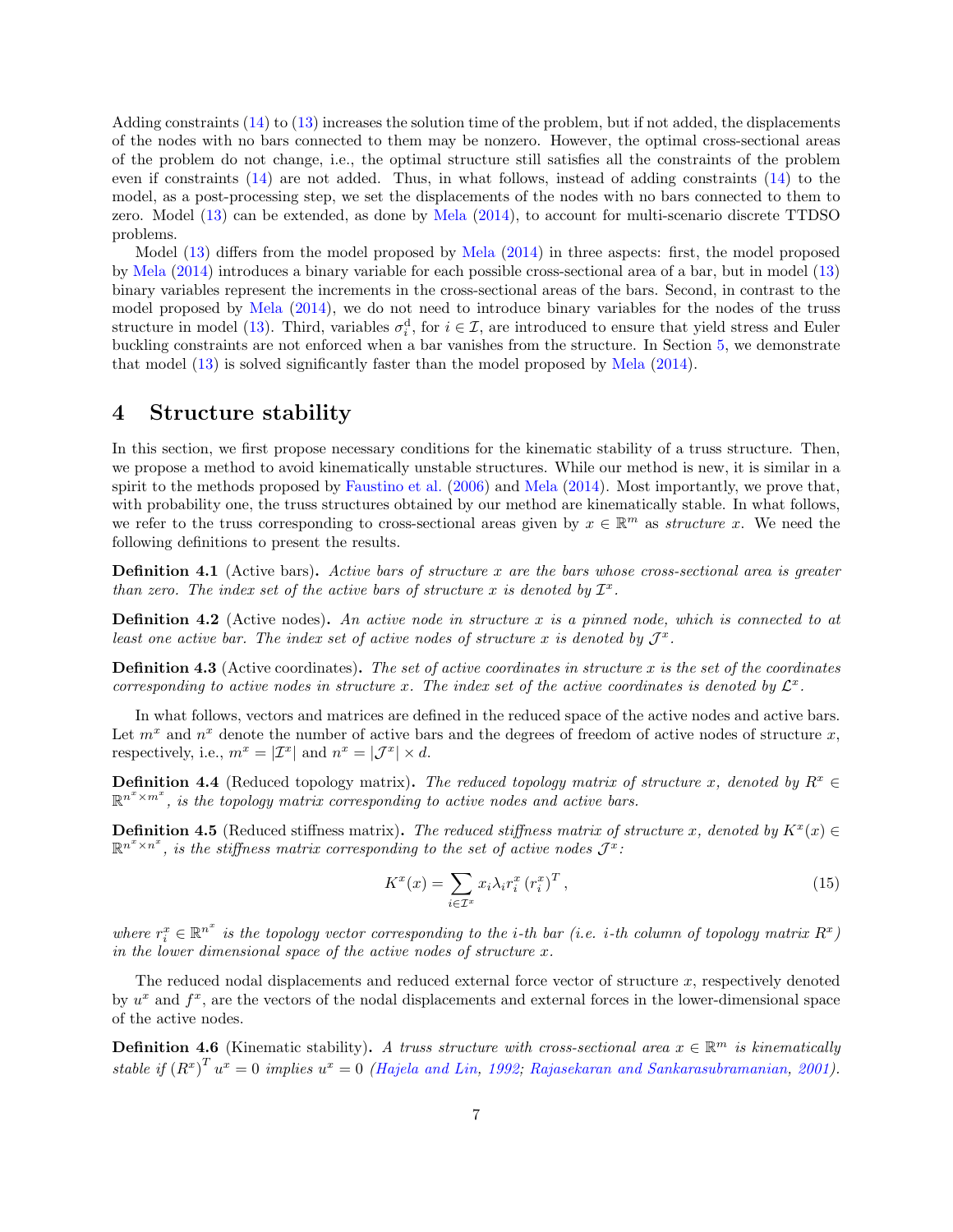<span id="page-7-0"></span>**Remark 4.7.** Given that matrix  $K^x(x)$  is positive semi-definite, the stability condition of Definition [4.6](#page-6-1) is equivalent to each of the following conditions:

- $\operatorname{rank}(R^x) = n^x$
- det $(K^x(x)) > 0$ ; hence,  $K^x(x)$  is positive definite.

If structure  $x$  is not stable, then it is called an unstable structure.

#### 4.1 Necessary conditions for truss kinematic stability

We propose necessary conditions for the stability of a truss structure and derive a set of constraints based on those necessary conditions that are used to strengthen formulation [\(13\)](#page-5-2) to reduce the solution time of discrete TTDSO problems. To derive the necessary conditions, we need the following definition:

Definition 4.8 (Orientation vector). The orientation vector of a bar with respect to one of its end nodes is the unit vector, which starts from that node pointing to the other node in the direction of the bar.

Suppose the coordinate system is specified. The coordinates of the topology vector  $r_i$ , for  $i \in \mathcal{I}$ , corresponding to one of the end nodes of bar  $i$  are equal to the negative of the orientation vector of bar  $i$  with respect to that end node. The coordinates of the topology vector corresponding to the nodes that are not connected to bar  $i$  are zero.

<span id="page-7-1"></span>**Proposition 4.9.** If a truss structure is stable, for any active node, the orientation vectors connected to that node span the space  $\mathbb{R}^d$ .

*Proof.* Suppose that we have a stable structure x. We prove the result by contradiction. We assume that there exists an active node in the structure whose set of orientation vectors, corresponding to the active bars connected to that node, do not span the space  $\mathbb{R}^d$ .

Let  $\bar{R} \in \mathbb{R}^{d \times m^x}$  be the sub-matrix formed by taking the rows of matrix  $R^x$  corresponding to the degrees of freedom of that node. The nonzero columns of matrix  $\bar{R}$  are multiples of the respective orientation vectors of the active bars connected to that node. Since the set of the orientation vectors do not span the space, we have rank $(\bar{R}) < d$ , which implies that matrix  $R^x$  is not full row rank. Hence, we conclude that  $rank(R^x) < n^x$ . This contradicts the stability condition, as noted in Remark [4.7.](#page-7-0) П □

Remark 4.10. In a two-dimensional space, an active node in a stable structure has to be connected to at least two bars that are not on one line.

Remark 4.11. In a three-dimensional space, an active node in a stable structure has to be connected to at least three bars that are not in one plane.

Let the sets  $\mathcal{B}_j$  and  $\mathcal{B}_j^x$ , for  $j \in \mathcal{J}$ , be the set of bar indices connected to node j in the ground structure and in structure  $x$ , respectively. From Proposition [4.9,](#page-7-1) we know that the number of active bars connected to a node should be more than or equal to the dimension of the space. The following constraints ensure this necessary condition:

<span id="page-7-3"></span><span id="page-7-2"></span>
$$
y_i d \le \sum_{h \in \mathcal{B}_j} y_h, \qquad i \in \mathcal{B}_j, j \in \mathcal{J}.
$$
 (16)

Let set  $\mathcal{Q}_j$  contain the sets  $\bar{\mathcal{Q}}_j$  of bar indices of the ground structure that are connected to node j such that  $|\bar{Q}_j| \geq d$  and the orientation vectors of the respective bars do not span the space  $\mathbb{R}^d$ . In other words, if  $\mathcal{B}_{j}^{x} = \mathcal{Q}_{j}$ , for node  $j \in \mathcal{J}^{x}$ , and for  $\mathcal{Q}_{j} \in \mathcal{Q}_{j}$ , then structure x is not stable.

From Proposition [4.9,](#page-7-1) we know that, for all  $\overline{Q}_j \in \mathcal{Q}_j$ , if  $\sum_{i \in \overline{Q}_j} y_i = |\overline{Q}_j|$ , then we must have  $\sum_{i \in \mathcal{B}_j \setminus \overline{Q}_j} y_i \ge$ 1. This condition is enforced by adding the following constraints:

$$
\sum_{i \in \bar{Q}_j} y_i \le |\bar{Q}_j| - 1 + \sum_{i \in \mathcal{B}_j \setminus \bar{Q}_j} y_i, \qquad \bar{Q}_j \in \mathcal{Q}_j, j \in \mathcal{J}.
$$
\n(17)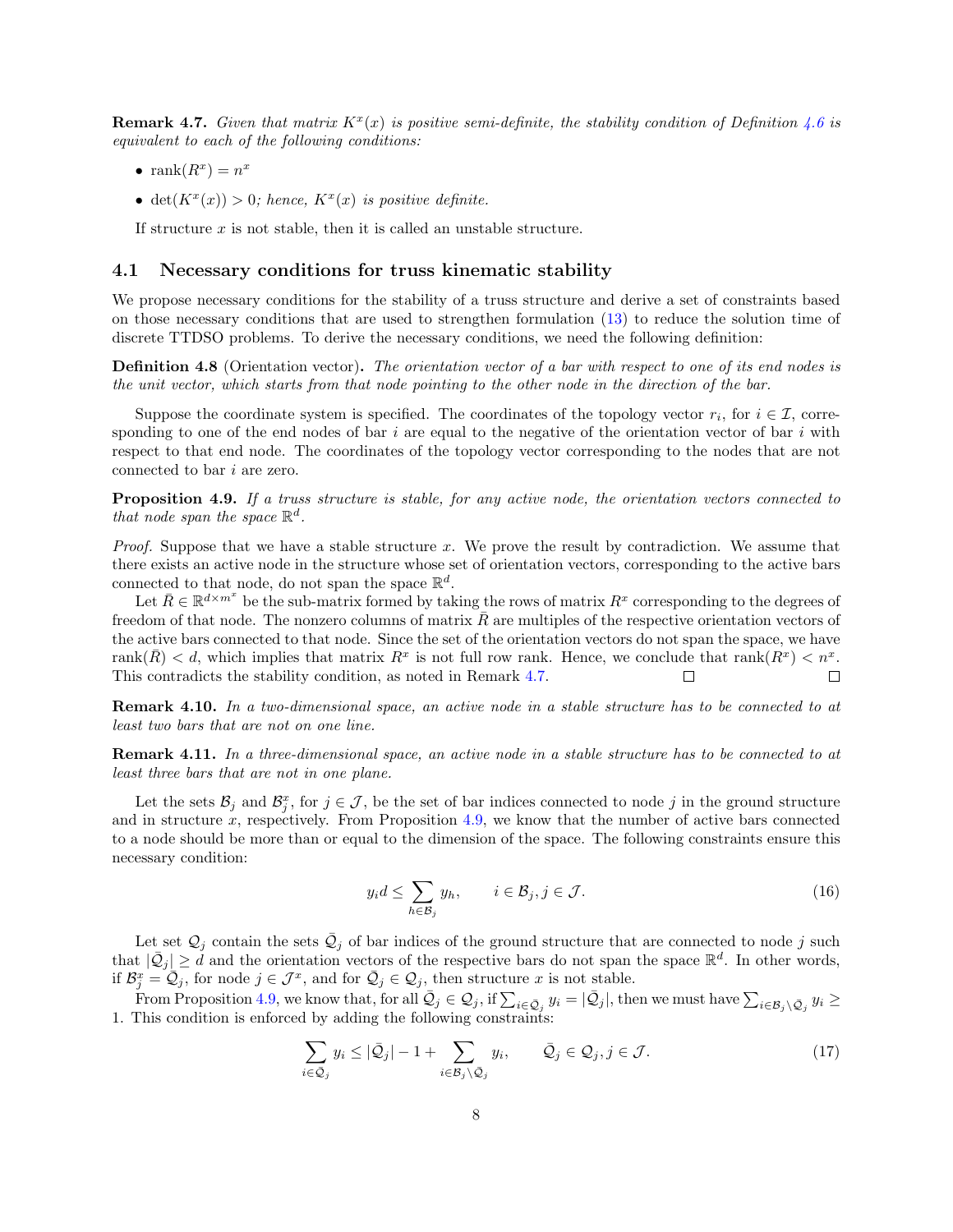Figure [1](#page-8-0) shows a simple instance in a three-dimensional space where five bars are connected to node  $j$ . In that case, set  $Q_i$  is defined as:

$$
Q_j = \{ \{1,2,3\}, \{1,2,4\}, \{1,3,4\}, \{2,3,4\}, \{1,2,3,4\} \},
$$

<span id="page-8-0"></span>where none of the sets included in  $Q_j$  span the three-dimensional space.



Figure 1: A simple instance of bars connected to a given node j with  $d = 3$ .

#### 4.2 Enforcing kinematic stability by external force perturbation

In this section, we propose a method that enforces all the solutions of the discrete TTDSO problem to be kinematically stable structures. The method is similar to the ones proposed by [Faustino et al.](#page-16-9) [\(2006\)](#page-16-9) and by [Mela](#page-17-13) [\(2014\)](#page-17-13) in that it is based on perturbing the external forces of the truss. [Faustino et al.](#page-16-9) [\(2006\)](#page-16-9) developed an optimization model based on a perturbation of the external forces and provided the intuition of why their proposed perturbation results in a stable structure. However, they did not specify the characteristics of their proposed random perturbation, which are necessary to ensure kinematically stable trusses. [Mela](#page-17-13) [\(2014\)](#page-17-13) employed a predefined perturbation, which resembles the perturbation proposed by [Faustino et al.](#page-16-9) [\(2006\)](#page-16-9). Empirically, [Mela](#page-17-13) [\(2014\)](#page-17-13) observed that for all the considered discrete TTDSO problem instances, solving the perturbation model gave a kinematically stable structure. Neither [Faustino et al.](#page-16-9) [\(2006\)](#page-16-9) nor [Mela](#page-17-13) [\(2014\)](#page-17-13) proved that their proposed perturbation methodology is guaranteed to eliminate unstable structures. Here, we modify the perturbation methodology that proposed by the two articles cited above and rigorously prove that the truss structures obtained by our perturbation method are kinematically stable.

Let  $\mathcal{N}_{\ell}^x$ , for  $\ell \in \mathcal{L}$ , be the set of the bars of structure x with nonzero cross-sectional area that are connected to the node corresponding to the  $\ell$ -th coordinate of the external force. We assume that the perturbation vector of the external forces, denoted by  $p \in \mathbb{R}^n$ , is randomly generated as follows:

<span id="page-8-1"></span>
$$
p_{\ell} = \sum_{i \in \mathcal{N}_{\ell}} p_{\ell i} y_i, \ \ell \in \mathcal{L},\tag{18}
$$

where  $p_{\ell i}$ , for  $\ell \in \mathcal{L}$ ,  $i \in \mathcal{I}$ , are independent random variables with normal distribution with mean zero and variance  $\epsilon^2$  where  $\epsilon$  is a small positive real number. If  $\epsilon$  is a large number, then the perturbation of the external forces may potentially change the optimal solution of the problem. On the other hand, if  $\epsilon$  is too small, it may lead to numerical instability when solving the problem. Notice that as defined by equation [\(18\)](#page-8-1), the random vector p is a function of the decision variable  $y \in \mathbb{R}^m$ . Let  $p^x$ , for structure  $x \in \mathbb{R}^m$ , be the reduced perturbation vector in the lower dimensional space of the active nodes.

<span id="page-8-2"></span>**Proposition 4.12.** The reduced vector  $p^x$ , for a given  $x \in \mathbb{R}^m$ , has an  $n^x$ -variate normal distribution.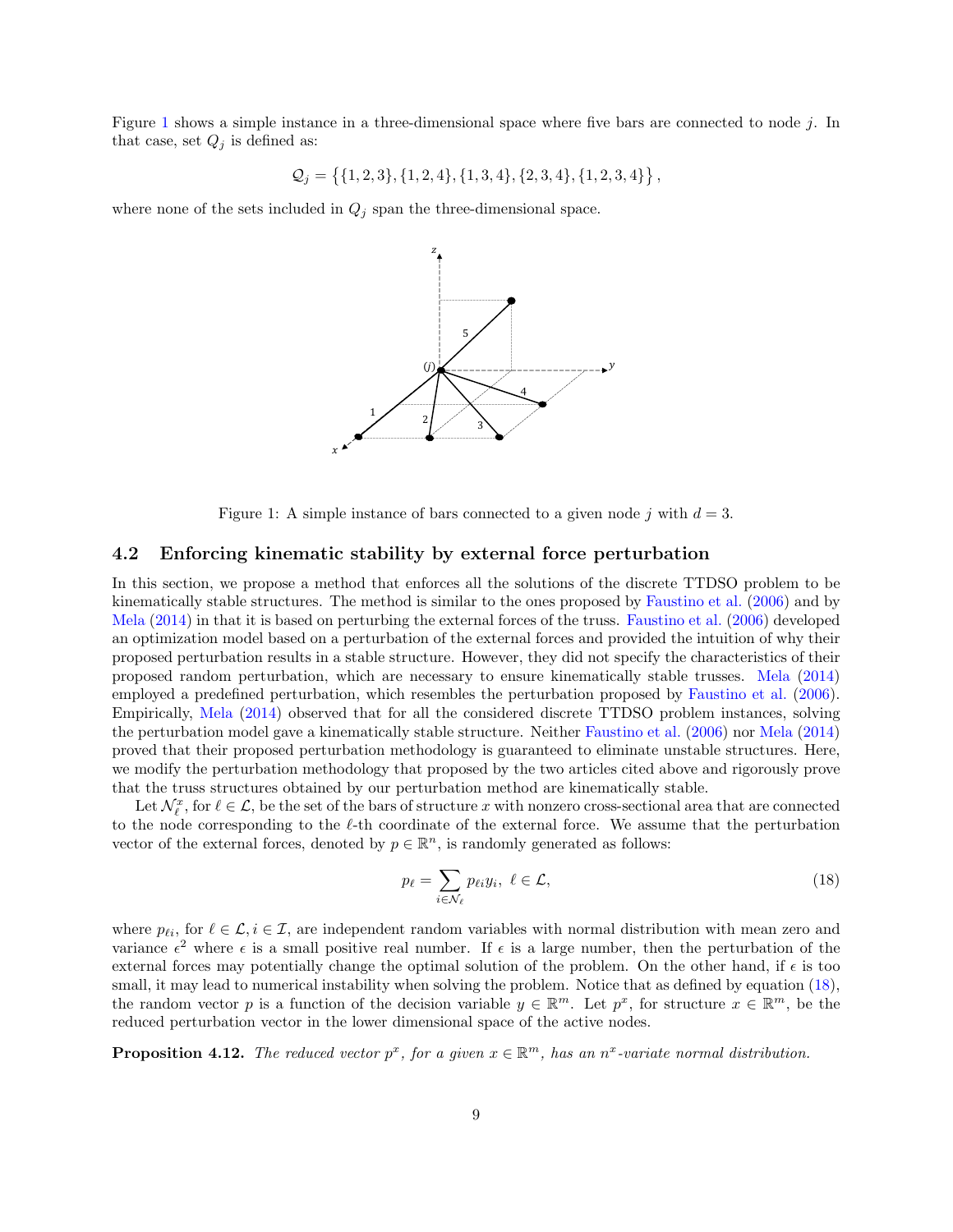*Proof.* Let  $x \in \mathbb{R}^m$  be given. From the set of constraints [\(6\)](#page-4-4), we know that  $y_i = 0$ , for  $i \in \mathcal{I}$ , if  $x_i = 0$ . So we rewrite the perturbation vector  $p$  for the given  $x$  as

$$
p_{\ell} = \begin{cases} \sum_{i \in \mathcal{N}_{\ell}^{x}} p_{\ell i} & \text{if } \ell \in \mathcal{L}^{x}, \\ 0 & \text{otherwise}, \end{cases} \qquad \ell \in \mathcal{L}.
$$
 (19)

We know that  $|\mathcal{L}^x| = n^x$ ; thus, the perturbation vector p for given x has  $n^x$  nonzero coordinates, each of which is a sum of independent normally distributed random variables. Thus, for  $\ell \in \mathcal{L}^x$ ,  $p_\ell$  has a normal distribution with mean zero and variance  $|\mathcal{N}_{\ell}^{x}| \epsilon^2$ . Additionally, the coordinates of the vector  $p^x$  are independent from each other. Thus, vector  $p^x$  has a multivariate normal distribution.  $\Box$  $\Box$ 

The perturbed external force  $\bar{f} \in \mathbb{R}^n$  is defined as:

<span id="page-9-2"></span><span id="page-9-0"></span>
$$
\bar{f} = f + p.\tag{20}
$$

We prove that if the perturbed external force  $\bar{f}$  is considered, with probability one, any feasible solution of the incremental model [\(13\)](#page-5-2) is stable. Let  $\bar{f}^x$ , for structure  $x \in \mathbb{R}^m$ , be the reduced vector of the perturbed external force  $f$  in the lower-dimensional space of the active nodes.

<span id="page-9-1"></span>**Lemma 4.13.** Let structure  $x \in \mathbb{R}^m$  be unstable. Then the probability that the system of equations  $K^x(x)u^x = \bar{f}^x$  has a solution for  $u^x \in \mathbb{R}^{n^x}$  is zero.

*Proof.* Let  $x \in \mathbb{R}^m$  be given. Next, we compute the probability that the following equations hold for structure x:

$$
K^x(x)u^x = \bar{f}^x = f^x + p^x.
$$
\n<sup>(21)</sup>

From this equation, we have  $f^x + p^x \in col(K^x(x))$ , where  $col(K^x(x))$  is the column space of matrix  $K^x(x)$ . Thus,  $p^x \in \text{col}(K^x(x)) - \{f^x\}.$ 

Since structure x is kinematically unstable, from Definition [4.6,](#page-6-1) it follows that  $\det(K^x(x)) = 0$ . Therefore, dim  $\left(\text{col}(K^x(x))\right) < n^x$ , and thus,

$$
\dim\left(\operatorname{col}(K^x(x)) - \{f\}\right) < n^x.
$$

From Proposition [4.12,](#page-8-2) the random vector  $p^x$  has an  $n^x$ -variate normal distribution. Therefore, we conclude that the probability that  $p^x \in col(K^x(x) - \{f^x\})$ , i.e., that  $p^x$  is in a subspace with dimension less than  $n^x$ , is zero. Thus, the probability that the set of equations [\(21\)](#page-9-0) holds for an unstable structure is zero.  $\Box$   $\Box$ 

**Corollary 4.14.** The probability that an unstable structure  $x \in \mathbb{R}^m$  is feasible for problem [\(13\)](#page-5-2) with perturbed external force  $\bar{f}$  is zero.

*Proof.* Let  $x \in \mathbb{R}^m$  be given. If  $K(x)u = \bar{f}$  holds then  $K^x(x)u^x = \bar{f}^x$  is satisfied for structure x. Thus, from Lemma [4.13,](#page-9-1) we conclude that equations  $K(x)u = f$  hold for unstable structure x with probability zero. Additionally, we know that the equation system  $K(x)u = f$  is equivalent to the following set of constraints [Shahabsafa et al.](#page-17-9) [\(2018\)](#page-17-9):

$$
Rq = f,R^T u = \Delta l,\lambda \Delta l = \sigma,q_i = x_i \sigma_i, \quad i \in \mathcal{I}.
$$

Thus, the probability that an unstable solution  $x$  is feasible is zero.  $\Box$ 

**Theorem 4.15.** The probability that the feasible set of problem [\(13\)](#page-5-2) with perturbed external force  $\bar{f}$ , as defined in [\(20\)](#page-9-2), includes a kinematically unstable structure is zero.

 $\Box$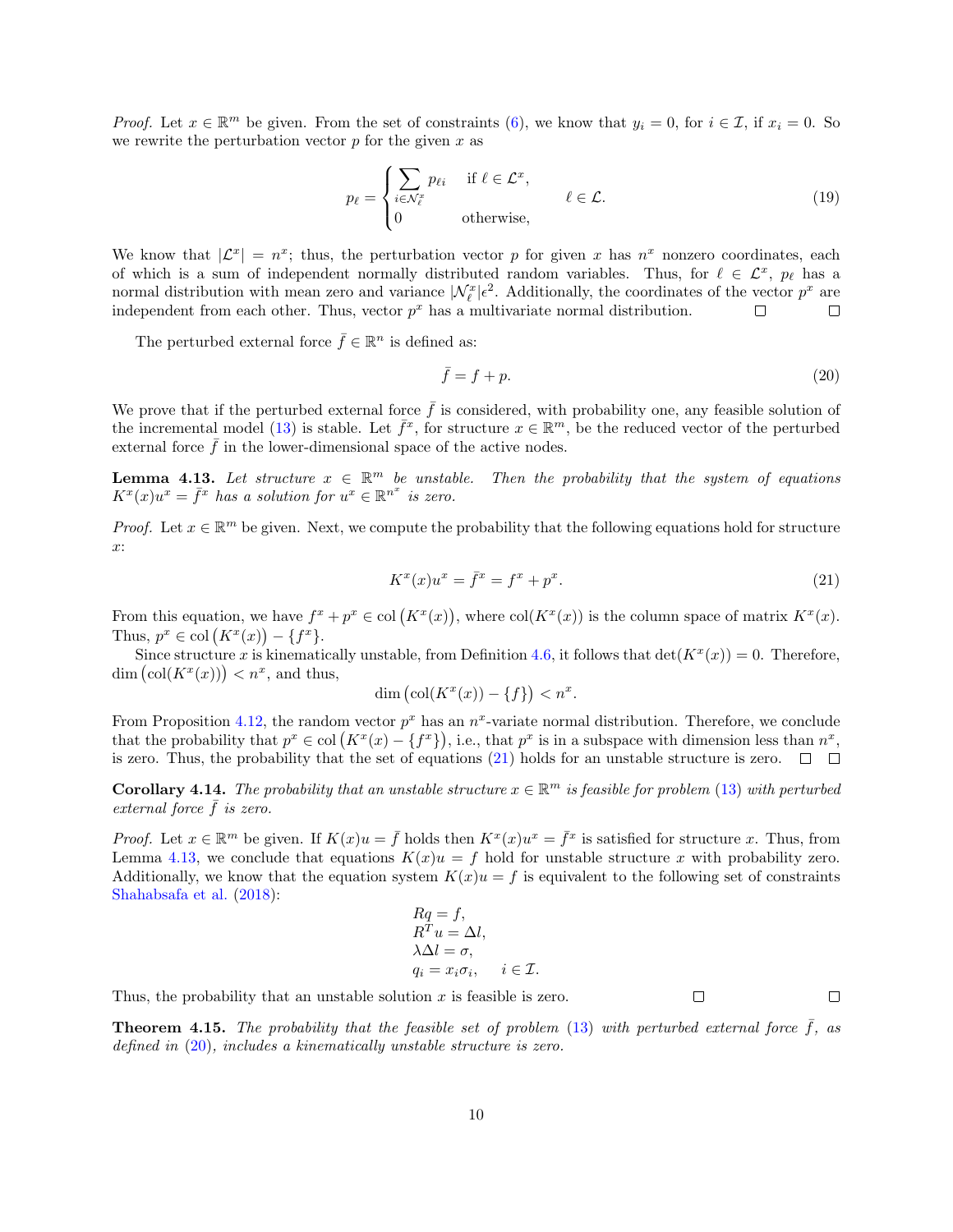*Proof.* In the discrete TTDSO problem [\(13\)](#page-5-2), cross-sectional area  $x_i$ , for  $i \in \mathcal{I}$ , takes values from discrete set  $S \cup \{0\}$ . So the set of possible structures in problem [\(13\)](#page-5-2) is finite, and thus, the set of possible unstable structures is finite. Suppose set  $\mathcal{X} = \{x^1, x^2, \ldots, x^{\tau}\}\$ is the set of unstable structures that are feasible for problem [\(13\)](#page-5-2), where  $x^k \in \mathbb{R}^m$  for  $k = 1, \ldots, \tau$  are the cross-sectional area vectors corresponding to each of the unstable problem solutions. Let  $\mathcal{E}_k$ , for  $k = 1, \ldots, \tau$ , denote the event that structure  $x^k$  is infeasible for problem [\(13\)](#page-5-2) with perturbed external force  $\bar{f}$ , and let  $\mathcal{F}_k$  be the complement of  $\mathcal{E}_k$ , that is,  $\mathcal{F}_k$  is the event that structure  $x^k$  is feasible for the perturbed version of problem [\(13\)](#page-5-2). Next, we calculate the probability of

the event that all the structures from set X are infeasible. That is, we compute  $Pr(\bigcap_{k=1}^{\tau} \mathcal{E}_k)$ . Notice that

$$
\bigcap_{k=1}^{\tau} \mathcal{E}_k = \left(\bigcup_{k=1}^{\tau} \mathcal{E}_k^c\right)^c = \left(\bigcup_{k=1}^{\tau} \mathcal{F}_k\right)^c.
$$

From Lemma [4.13,](#page-9-1) it follows that  $Pr(\mathcal{F}_k) = 0$  for  $k = 1, ..., \tau$ . Thus,  $Pr(\bigcup_{k=1}^{\tau} \mathcal{F}_k) = 0$ , or equivalently

$$
\Pr\left(\bigcap_{k=1}^{\tau} \mathcal{E}_k\right) = 1.
$$

Therefore, the probability that all the unstable structures are infeasible is one, i.e., the probability that the feasible set of the problem with perturbation [\(20\)](#page-9-2) includes a kinematically unstable structure is zero.  $\Box$   $\Box$ 

### <span id="page-10-0"></span>5 Numerical results

In this section, we present our numerical results. First, we compare model [\(13\)](#page-5-2) with and without random perturbation of the external forces to demonstrate the impact of the perturbation on the stability of the structure obtained from model [\(13\)](#page-5-2). Moreover, we demonstrate the impact of adding necessary constraints [\(16\)](#page-7-2) and [\(17\)](#page-7-3) on the solution time of model [\(13\)](#page-5-2). Finally, we compare the solution time and weight of the solution obtained from model [\(13\)](#page-5-2) with those of the model proposed by [Mela](#page-17-13) [\(2014\)](#page-17-13).

The numerical results are run on a machine with Dual Intel Xeon  $\mathbb{R}$  CPU 4114  $\mathbb{Q}$  2.20 GHz (20 cores) and 128 GB of RAM. GuRoBi 8.1.1 [\(2019\)](#page-16-12) is used to solve the MILO models, which has the capability of using multiple threads in solving a MILO problem with the branch and bound algorithm and is set to use 10 threads in solving the MILO models. Since GuRoBi exhausts memory in solving the MILO models, the NodefileStart parameter is set to 64 GB, which limits the memory to that amount. When the memory is at the limit, the nodes are compressed and written to a local disk. The maximum solution time is set to one day. Other GuRoBi parameters remain at the default values.

#### 5.1 Michell Structure

Michell trusses (Sokot, [2011\)](#page-17-17), which are widely used scalable two-dimensional truss problems, are used to obtain the numerical results. A Michell truss is defined by four parameters:  $n_{\xi}, n_{\eta}, d_{\xi}, d_{\eta}$ . The first two stand for the number of blocks in the  $\xi$  and  $\eta$  directions and the last two describe the connectivity of diagonal bars in the ground structure, respectively. The Michell truss has  $(n_{\xi} + 1) \times (n_{\eta} + 1)$  nodes. Node  $(i, j)$ , for  $0 \leq i \leq n_{\xi}$  and  $0 \leq j \leq n_{\eta}$ , is connected to node  $(i',j')$  in the ground structure, if  $i - d_{\xi} \leq i' \leq i + d_{\xi}$  and  $j - d_{\eta} \leq j' \leq j + d_{\eta}$  and there is no overlapping bar in the middle. If two bars overlap, we eliminate the longest bar from the ground structure (Sokó),  $2011$ ). If overlapping bars are allowed in the ground structure, then chain eliminating constraints must be added [\(Mela,](#page-17-13) [2014\)](#page-17-13). In a Michell truss, bars can cross each other, but one can add constraints to the model to avoid crossing bars in a feasible structure. Nodes  $(0, n<sub>\eta</sub>/4)$ and  $(0, 3n_{\eta}/4)$  are fixed. A downward external force  $f_0$  is exerted on node  $(n_{\xi}, n_{\eta}/2)$ . In Figure [2,](#page-11-0) Michell ground structure 8-4-2-2 with its associated external force is demonstrated.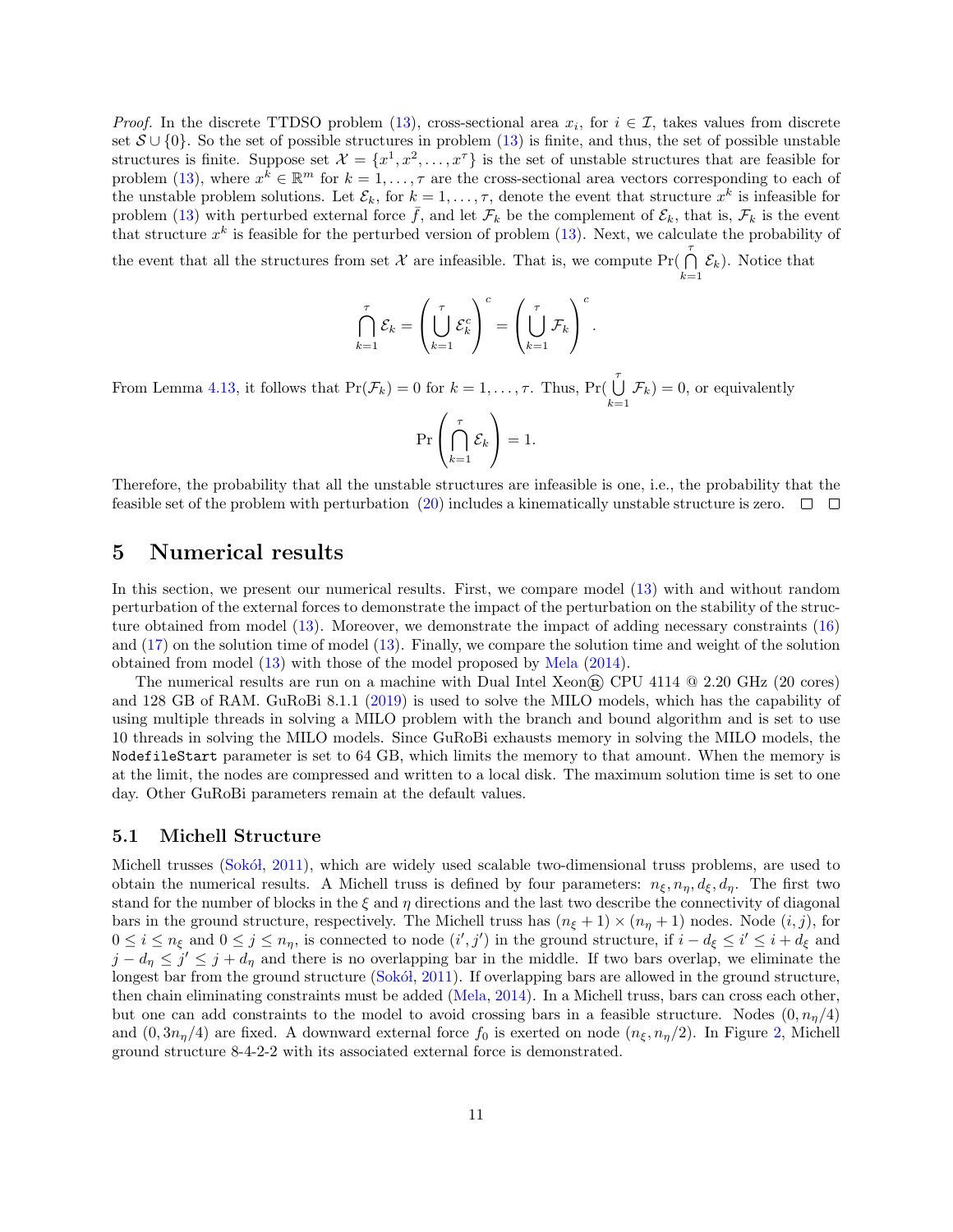<span id="page-11-0"></span>

Figure 2: Michell truss ground structure 8-4-2-2.

<span id="page-11-1"></span>The discrete set of candidate radii of the cross-sectional areas of the bars in the Michell truss is  $\{2, 2.5, 3, \ldots, 8\}$  cm, and  $\pi = 3.14$ . In Table [1,](#page-11-1) parameters of the Michell trusses are given. The data of the Michell trusses that are solved in this study are made publicly available<sup>[1](#page-11-2)</sup>.

Table 1: Parameters used in Michell trusses.

| Property   | Value                    |
|------------|--------------------------|
| $f_0$      | $8 \times 10^5$ N        |
| $\epsilon$ | $4.61 \times 10^2$ N     |
| $\rho$     | $27.68\,\mathrm{kg/m}^3$ |
| F,         | 69 GPa                   |
| $u^{\max}$ | $2n_{\xi}$ cm            |
| $u^{\min}$ | $-2n_{\xi}$ cm           |
| max        | 172.36 MPa               |
|            | $-172.36$ MPa            |

### 5.2 Impact of external force perturbation and necessary conditions

In this section, we examine the impact of adding constraints [\(16\)](#page-7-2) and [\(17\)](#page-7-3) and the external force perturbation  $(18)$  to model  $(13)$ .

The optimal structure of the Michell truss 2-4-1-1 is shown in Figure [3.](#page-12-0) Figure [3a](#page-12-0) is the optimal structure obtained by solving model [\(13\)](#page-5-2) without constraints [\(16\)](#page-7-2) and [\(17\)](#page-7-3) and without the external force perturbation. The solution is not stable. Figure [3b](#page-12-0) is the optimal structure obtained by solving model [\(13\)](#page-5-2) with constraints [\(16\)](#page-7-2) and [\(17\)](#page-7-3). The structure is still unstable, which demonstrates that constraints [\(16\)](#page-7-2) and [\(17\)](#page-7-3) are not sufficient to obtain a kinematically stable structure. However, the structure shown in Figure [3c,](#page-12-0) which is obtained by adding the external force perturbation to model  $(13)$  is stable. The reduced stiffness matrices of the structures in Figure [3a](#page-12-0) and [3b](#page-12-0) are singular, while the reduced stiffness matrix of structure in Figures [3c](#page-12-0) is positive definite and thus non-singular.

<span id="page-11-2"></span><sup>1</sup>https://github.com/shahabsafa/truss-data.git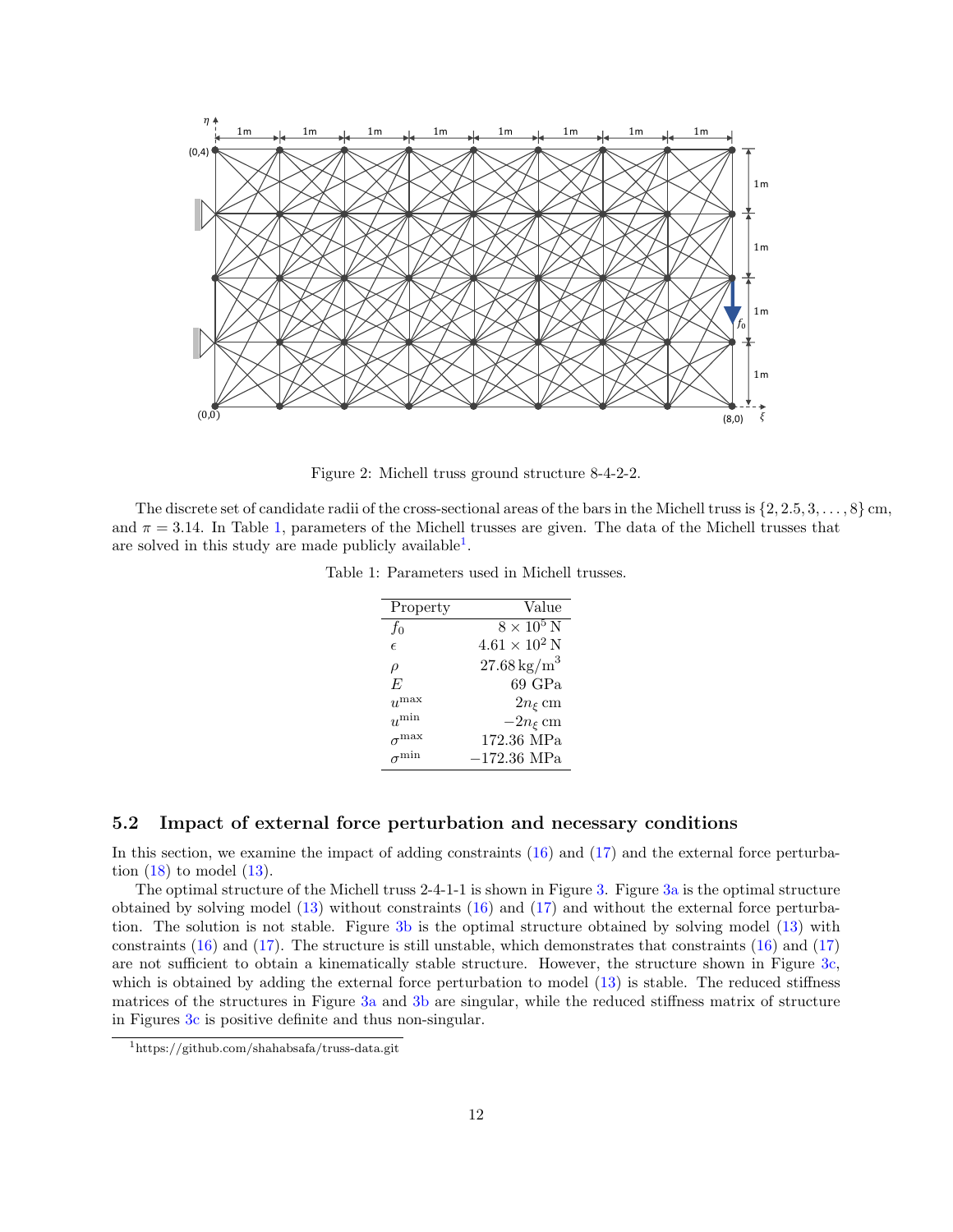<span id="page-12-0"></span>

Figure 3: Impact of adding constraints [\(16\)](#page-7-2) and [\(17\)](#page-7-3) and external force perturbation to model [\(13\)](#page-5-2) on the kinematic stability of Michell truss 2-4-1-1.

We now compare the solution time and the weight of the structures obtained from model [\(13\)](#page-5-2) with and without external force perturbation. Additionally, we analyze the impact of adding constraints [\(16\)](#page-7-2) and [\(17\)](#page-7-3) on the solution time and weights of the structures obtained from model [\(13\)](#page-5-2) with the external force perturbation. As shown in Table [2,](#page-13-0) the solutions of model [\(13\)](#page-5-2) without adding an external force perturbation are not stable, which demonstrates the need for adding a perturbation to ensure structure stability. Moreover, adding constraints [\(16\)](#page-7-2) and [\(17\)](#page-7-3) to model [\(13\)](#page-5-2) with the external force perturbation helps to significantly reduce the solution time for many of the Michell truss instances.

Figure [4](#page-14-0) shows the Michell truss 7-4-1-1 obtained by solving model [\(13\)](#page-5-2) with constraints [\(16\)](#page-7-2) and [\(17\)](#page-7-3) and external force perturbation [\(20\)](#page-9-2) with 24 hours solution time budget. The blue bars are under tension while the red bars are under compression. We show the distribution of yield stress and Euler buckling stress in Figures [4a](#page-14-0) and [4b,](#page-14-0) respectively. If we ignore Euler buckling constraints, the structure would become symmetric. However, because of the Euler buckling constraints and discrete cross sectional areas, the optimal structure is not necessarily symmetric.

#### 5.3 Comparison of the incremental model with the Mela's model

In this section, we compare model [\(13\)](#page-5-2), with constraints [\(16\)](#page-7-2) and [\(17\)](#page-7-3) added, with the model proposed by [Mela](#page-17-13) [\(2014\)](#page-17-13). In both models perturbations of the external forces are considered, though perturbation in the two models are different. In Table [3,](#page-13-1)  $t$  and  $w$  denote the solution time and the weight of the structure obtained from the model proposed by [Mela](#page-17-13)  $(2014)$ , respectively; and  $t'$  and  $w'$  denote the solution time and the weight of the structure obtained from model [\(13\)](#page-5-2), respectively.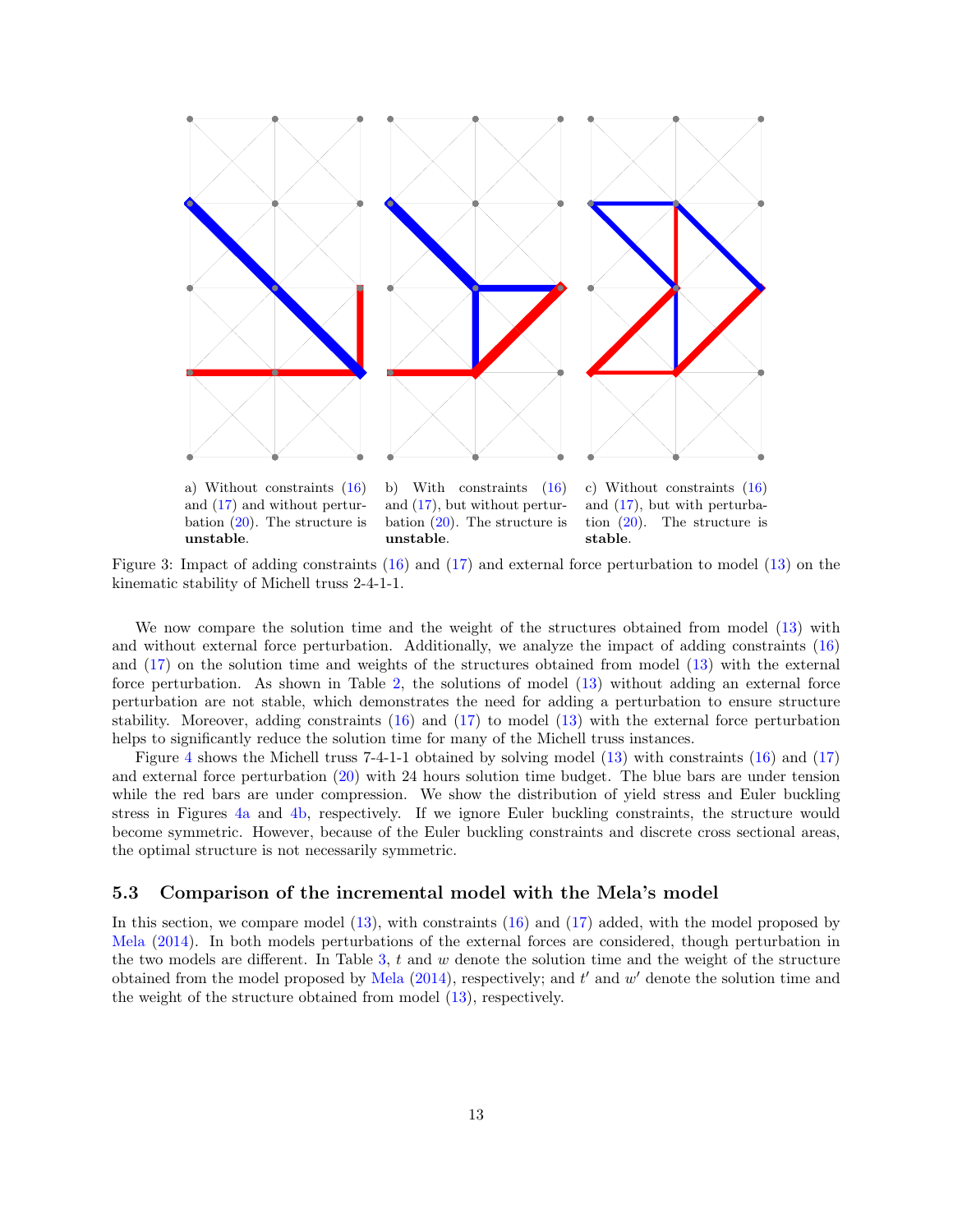| Problem                                     | $w$ /o perturbation $(20)$    |               |          |           | $w/$ perturbation $(20)$      | $w/$ perturbation $(20)$ |                              |  |
|---------------------------------------------|-------------------------------|---------------|----------|-----------|-------------------------------|--------------------------|------------------------------|--|
|                                             | and $w/o$ constrs. $(16, 17)$ |               |          |           | and $w/o$ constrs. $(16, 17)$ |                          | and $w/$ constrs. $(16, 17)$ |  |
| $(n_{\xi} - n_{\eta} - d_{\xi} - d_{\eta})$ | sol. time weight              |               | stable   | sol. time | weight                        | sol. time                | weight                       |  |
| $1 - 4 - 1 - 1$                             | 0.04                          | 33.87         |          | 0.11      | 33.87                         | 0.09                     | 33.87                        |  |
| $2 - 4 - 1 - 1$                             | 2.49                          | 98.26         | 1        | 2.26      | 98.26                         | 2.35                     | 98.26                        |  |
| $3 - 4 - 1 - 1$                             |                               | 3.61 154.86   | $\Omega$ | 13.17     | 162.65                        | 7.91                     | 162.65                       |  |
| $4 - 4 - 1 - 1$                             |                               | 165.35 239.01 | $\theta$ | 48862.00  | 253.07                        | 8574.00                  | 253.07                       |  |
| $5 - 4 - 1 - 1$                             | 1062.44 326.20                |               | $\theta$ | 86400.00  | 339.76                        | 28389.00                 | 339.76                       |  |
| $6 - 4 - 1 - 1$                             | 86400.00 433.34               |               | $\theta$ | 86400.00  | 461.04                        | 86400.00                 | 457.32                       |  |
| $7 - 4 - 1 - 1$                             | 86400.00 552.35               |               | $\theta$ | 86400.00  | 584.60                        | 86400.00                 | 585.22                       |  |
| $8 - 4 - 1 - 1$                             | 86400.00 662.81               |               | $\Omega$ | 86400.00  | 724.32                        | 86400.00                 | 719.77                       |  |
| $2 - 4 - 2 - 2$                             | 0.88                          | 84.29         | 1        | 0.88      | 84.29                         | 0.91                     | 84.29                        |  |
| $3-4-2-2$                                   |                               | 8.68 149.30   | $\theta$ | 103.65    | 157.50                        | 31.36                    | 157.50                       |  |
| $4 - 4 - 2 - 2$                             |                               | 129.42 222.66 | $\theta$ | 46992.00  | 235.85                        | 6122.00                  | 235.85                       |  |
| $5 - 4 - 2 - 2$                             | 3271.16 311.10                |               | $\theta$ | 86400.00  | 325.23                        | 86400.00                 | 325.23                       |  |
| $6 - 4 - 2 - 2$                             | 86400.00 407.62               |               | $\theta$ | 86400.00  | 430.87                        | 86400.00                 | 436.50                       |  |

<span id="page-13-0"></span>Table 2: Weights (kg) and solution times (s) for the proposed model with and without external force perturbation [\(20\)](#page-9-2) and constraints [\(16\)](#page-7-2) and [\(17\)](#page-7-3).

<span id="page-13-1"></span>Table 3: Weights (kg) and the solution times (s) for proposed model and [Mela](#page-17-13) [\(2014\)](#page-17-13) model.

| Problem                                     | Mela $(2014)$<br>model |        | Model $(13)$ |        |          |          |
|---------------------------------------------|------------------------|--------|--------------|--------|----------|----------|
| $(n_{\xi} - n_{\eta} - d_{\xi} - d_{\eta})$ | t                      | w      | t'           | w'     | t/t'     | w/w'     |
| $1 - 4 - 1 - 1$                             | 0.25                   | 33.87  | 0.09         | 33.87  | 3.57     | 1.000    |
| $2 - 4 - 1 - 1$                             | 7.58                   | 98.26  | 2.35         | 98.26  | 3.23     | 1.000    |
| $3 - 4 - 1 - 1$                             | 453.13                 | 162.65 | 7.91         | 162.65 | 57.29    | 1.000    |
| $4 - 4 - 1 - 1$                             | 86400                  | 253.07 | 8574         | 253.07 | 10.07    | 1.000    |
| $5 - 4 - 1 - 1$                             | 86400                  | 346.65 | 28389        | 339.76 | 3.03     | 1.020    |
| $6 - 4 - 1 - 1$                             | 86400                  | 464.53 | 86400        | 457.32 | 1.00     | 1.016    |
| $7 - 4 - 1 - 1$                             | 86400                  | 621.94 | 86400        | 585.22 | 1.00     | 1.063    |
| $8 - 4 - 1 - 1$                             | 86400                  |        | 86400        | 719.77 | $1.00\,$ | $\infty$ |
| $9 - 4 - 1 - 1$                             | 86400                  |        | 86400        | 846.60 | 1.00     | $\infty$ |
| $2 - 4 - 2 - 2$                             | 1.19                   | 84.29  | 0.91         | 84.29  | 1.31     | 1.000    |
| $3-4-2-2$                                   | 282.33                 | 157.50 | 31.36        | 157.50 | 9.00     | 1.000    |
| $4 - 4 - 2 - 2$                             | 86400                  | 236.04 | 6122         | 235.85 | 14.11    | 1.000    |
| $5 - 4 - 2 - 2$                             | 86400                  | 330.56 | 86400        | 325.23 | 1.00     | 1.016    |
| $6 - 4 - 2 - 2$                             | 86400                  | 446.32 | 86400        | 436.50 | 1.00     | 1.022    |
| $7 - 4 - 2 - 2$                             | 86400                  |        | 86400        | 560.02 | 1.00     | $\infty$ |
| $8 - 4 - 2 - 2$                             | 86400                  |        | 86400        | 683.23 | 1.00     | $\infty$ |
| $9 - 4 - 2 - 2$                             | 86400                  |        | 86400        | 879.08 | 1.00     | $\infty$ |
| $6 - 4 - 3 - 3$                             | 86400                  |        | 86400        | 447.38 | 1.00     | $\infty$ |
| $7 - 4 - 3 - 3$                             | 86400                  |        | 86400        | 590.47 | 1.00     | $\infty$ |
| $8-4-3-3$                                   | 86400                  |        | 86400        | 691.29 | 1.00     | $\infty$ |

From Table [3,](#page-13-1) the proposed model [\(13\)](#page-5-2) is significantly faster and provides lighter feasible solutions than the model proposed by [Mela](#page-17-13) [\(2014\)](#page-17-13) (up to 57 times) in the instances that are solved to the global optimality. As the problem size grows, the model proposed by [Mela](#page-17-13) [\(2014\)](#page-17-13) fails to provide a feasible solution in the one-day time limit, while our proposed model provides a relatively good solution in the 24-hour time limit.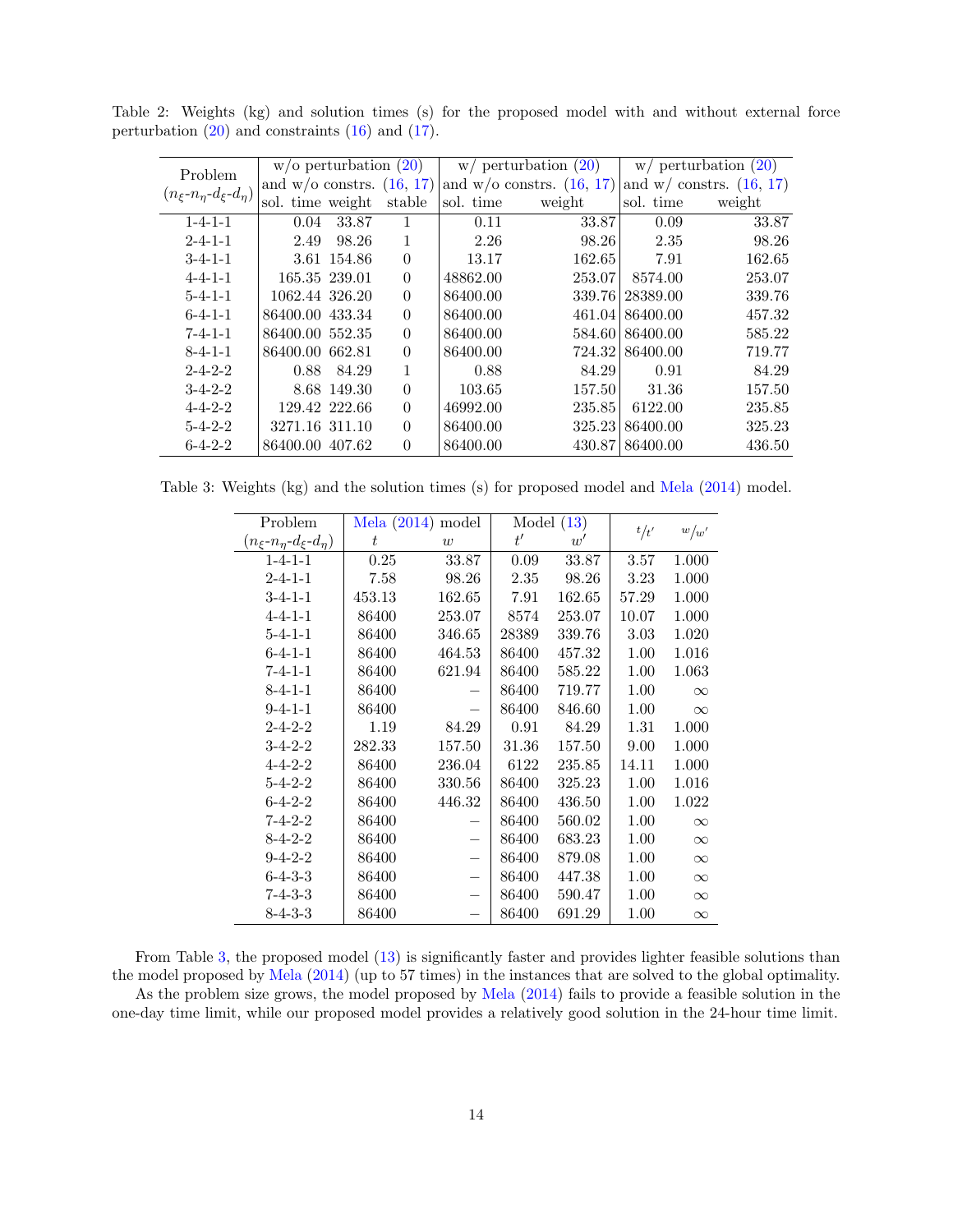<span id="page-14-0"></span>

a) Yield stress constraint plot, we have  $\sigma^{\max} = \sigma_Y, \sigma^{\min} = -\sigma_Y$ . A bar in blue indicates it under tension and a bar in red indicates it is under compression.



b) Buckling constraint plot. A bar under compression is shown in red and a bar in tension is masked with grey.

Figure 4: Stress and buckling of the proposed model's solution for the Michell truss 7-4-1-1. The undeformed structure is shown in gray in the background. For better visibility, the displacements are magnified.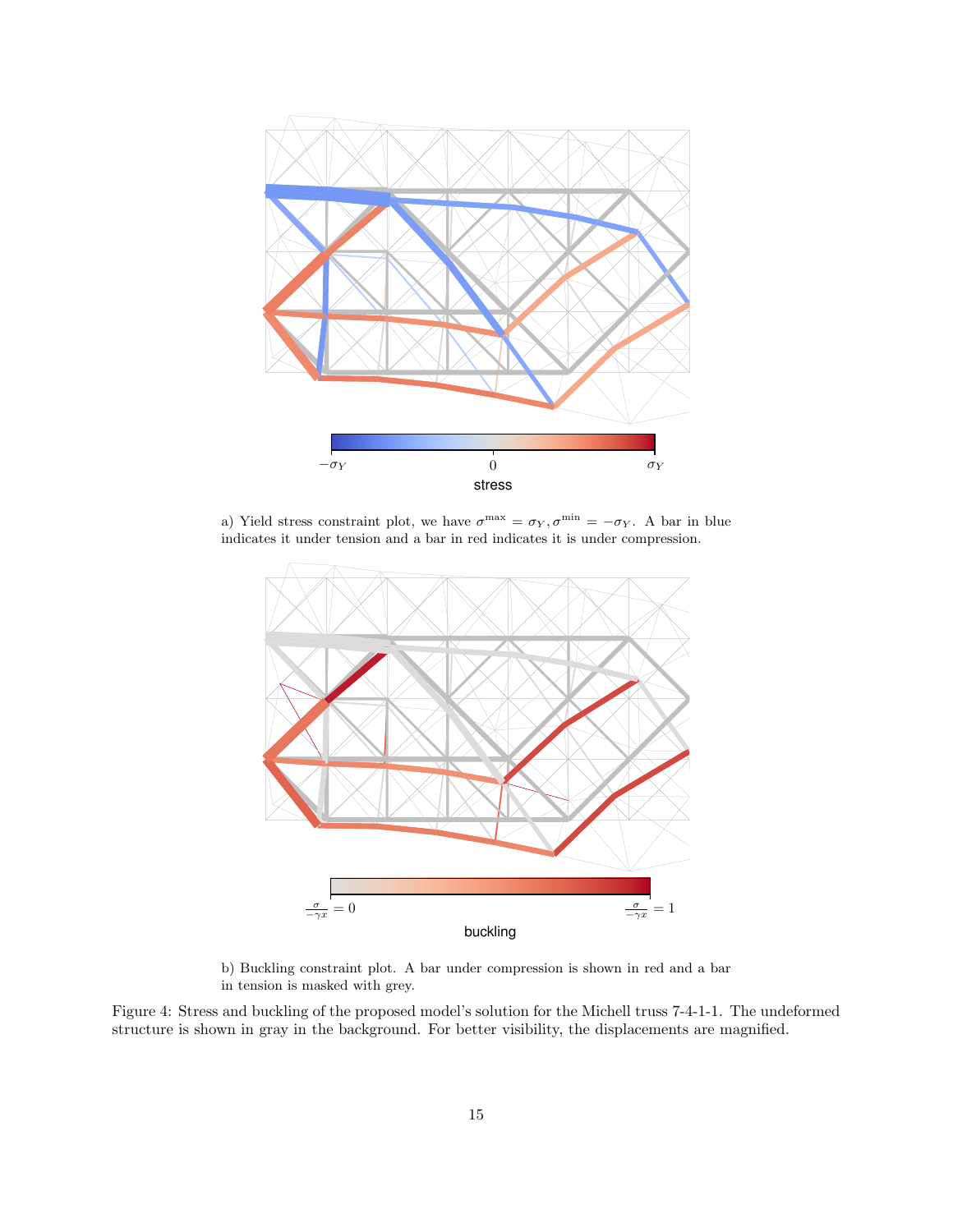## <span id="page-15-0"></span>6 Conclusions

In this paper, we developed a novel MILO model for the discrete TTDSO problem. We introduced necessary conditions that are required for a truss structure to be kinematically stable. Moreover, by introducing a novel way to handle an external force perturbation, we formally proved that, with probability one, the solutions of the MILO model are kinematically stable. We presented numerical results to demonstrate the efficacy of the proposed MILO model with external force perturbation in providing kinematically stable structures. Compared to the model proposed by [Mela](#page-17-13) [\(2014\)](#page-17-13), we demonstrated that our MILO model is up to 57 times faster in proving the optimality of the Michell trusses, and is significantly faster in achieving the optimal solution of discrete TTDSO problems when optimality is proved and reached, respectively. With our new model, we have obtained high quality solutions for Michell trusses with up to 388 potential bars, while we could not get even a feasible solution with the 24-hour time budget for Mela's model for large structures. These results indicate that our methodology can be applied to other truss design problems and with other objectives.

It is worth mentioning that standard MILO solvers are used in this paper to solve the TTDSO problems. Special purpose solution methodologies (see e.g., [Shahabsafa et al.](#page-17-9) [\(2018\)](#page-17-9)) can be developed in the future to solve larger scale TTDSO problems.

## Acknowledgement

This research was supported by Air Force Office of Scientific Research Grant #FA9550-15-1-0222.

## <span id="page-15-1"></span>Appendix

In the basic discrete model, the choice constraints for the TTDSO problem are defined as:

<span id="page-15-2"></span>
$$
x_i = \sum_{k \in \mathcal{K}} s_k z_{ik}, \quad i \in \mathcal{I},
$$
  
\n
$$
\sum_{k \in \mathcal{K}} z_{ik} = y_i, \quad i \in \mathcal{I}, \ k \in \mathcal{K},
$$
  
\n
$$
y_i \in \{0, 1\}, \quad i \in \mathcal{I},
$$
  
\n
$$
z_{ik} \in \{0, 1\}, \quad i \in \mathcal{I}, k \in \mathcal{K} \cup \{0\}.
$$
  
\n(22)

If  $y_i = 1$ , then bar i takes value from the discrete set S, while  $y_i = 0$  enforces  $x_i = 0$  vanishes from the structure. In addition, to enforce equalities  $(7)$  and  $(8)$ , the following set of constraints are needed:

$$
(1 - y_i) \underline{\sigma}_i^d \leq \sigma_i^d \leq (1 - y_i) \overline{\sigma}_i^d, \quad i \in \mathcal{I},
$$
  
\n
$$
\max(-\gamma_i s_k, \sigma_i^{\min}) z_{ik} \leq \sigma_{ik} \leq \sigma_i^{\max} z_{ik}, \quad i \in \mathcal{I}, k \in \mathcal{K}.
$$
\n(23)

The Euler buckling constraints are incorporated in the set of constraints [\(23\)](#page-15-2) as well. The basic MILO model for topology design and sizing optimization is defined as

$$
\min \sum_{i \in \mathcal{I}} \rho l_i x_i,
$$
\n
$$
\text{s.t.} Rq = f,
$$
\n
$$
R^T u = \Delta l,
$$
\n
$$
x_i - \sum_{k \in \mathcal{K}} s_k z_{ik} = 0,
$$
\n
$$
\lambda_i \Delta l_i - \sum_{k \in \mathcal{K}} \sigma_{ik} - \sigma_i^{\text{d}} = 0,
$$
\n
$$
i \in \mathcal{I},
$$
\n
$$
i \in \mathcal{I},
$$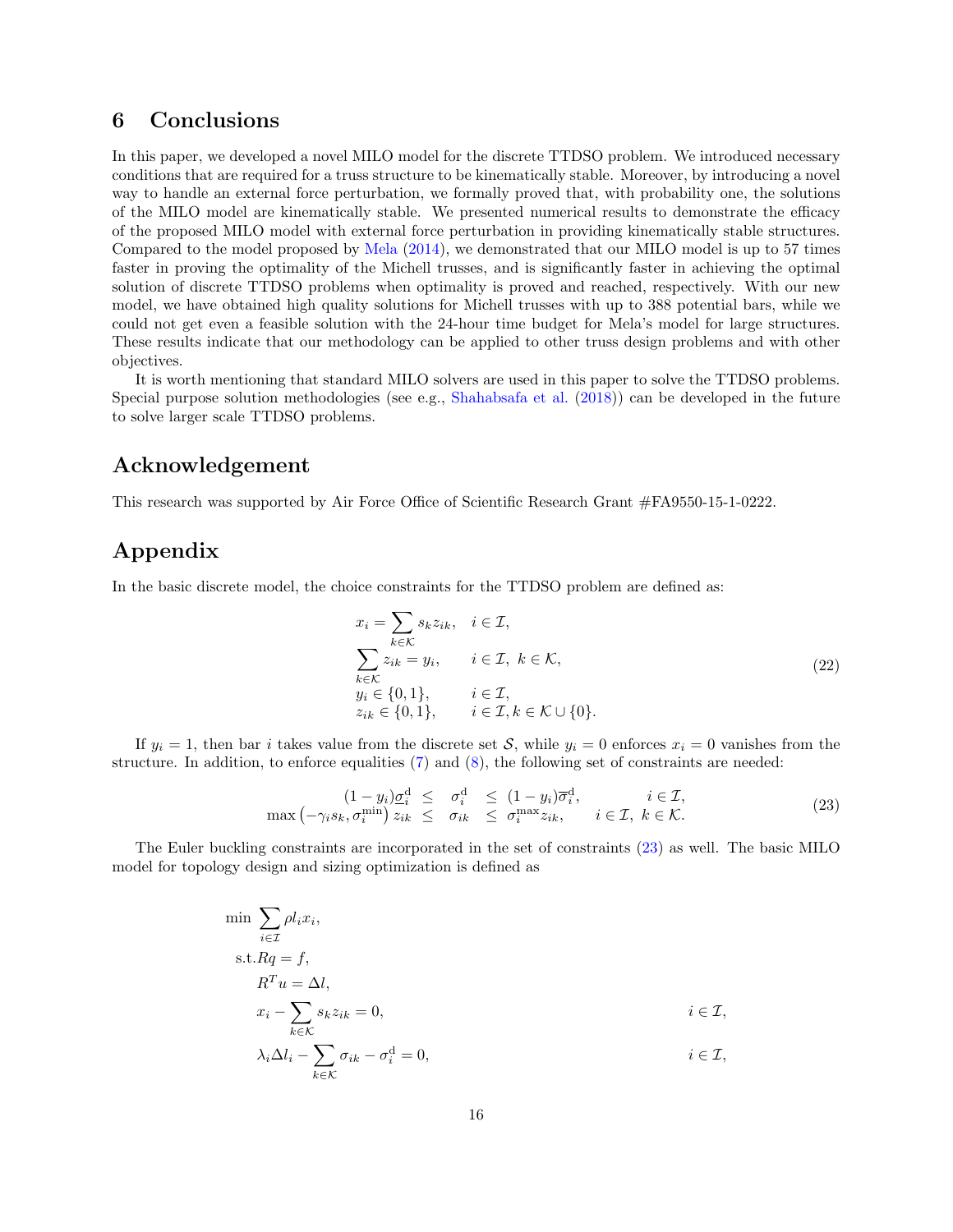$$
q_i - \sum_{k \in \mathcal{K}} s_k \sigma_{ik} = 0, \qquad i \in \mathcal{I},
$$

$$
\sum_{k \in \mathcal{K}} z_{ik} = y_i, \qquad i \in \mathcal{I},
$$

$$
\max\left(-\gamma_i s_k, \sigma_i^{\min}\right) z_{ik} \leq \sigma_{ik} \leq \sigma_i^{\max} z_{ik}
$$
\n
$$
i \in \mathcal{I}, \ k \in \mathcal{K},
$$
\n
$$
u_{\ell}^{\min} \leq u_{\ell} \leq u_{\ell}^{\max}, \qquad \qquad \ell \in \mathcal{L},
$$
\n
$$
(1 - y_i) \underline{\sigma}_i^d \leq \sigma_i^d \leq (1 - y_i) \overline{\sigma}_i^d, \qquad \qquad i \in \mathcal{I},
$$
\n
$$
y_i \in \{0, 1\}, \qquad \qquad i \in \mathcal{I},
$$

$$
z_{ik} \in \{0, 1\}, \qquad i \in \mathcal{I}, \ k \in \mathcal{K}.
$$

If  $y_i = 1$ , for  $i \in \mathcal{I}$ , then the problem reduces to a truss sizing optimization problem.

## References

- <span id="page-16-8"></span>Aage, N., Andreassen, E., Lazarov, B. S., and Sigmund, O. (2017). Giga-voxel computational morphogenesis for structural design. Nature, 550(7674):84–86.
- <span id="page-16-1"></span>Arora, J. and Wang, Q. (2005). Review of formulations for structural and mechanical system optimization. Structural and Multidisciplinary Optimization, 30(4):251–272.
- <span id="page-16-3"></span>Ben-Tal, A. and Bendsøe, M. P. (1993). A new method for optimal truss topology design. SIAM Journal on Optimization, 3(2):322–358.
- <span id="page-16-4"></span>Bendsøe, M. P., Ben-Tal, A., and Zowe, J. (1994). Optimization methods for truss geometry and topology design. Structural Optimization, 7(3):141–159.
- <span id="page-16-5"></span>Brooks, T. R., Kenway, G. K. W., and Martins, J. R. R. A. (2018). uCRM: An aerostructural model for the study of flexible transonic aircraft wings. AIAA Journal. (In press).
- <span id="page-16-7"></span>Chauhan, S. S. and Martins, J. R. R. A. (2018). Low-fidelity aerostructural optimization of aircraft wings with a simplified wingbox model using OpenAeroStruct. In Proceedings of the 6th International Conference on Engineering Optimization, EngOpt 2018, pages 418–431, Lisbon, Portugal. Springer.
- <span id="page-16-2"></span>Dorn, W. S., Gomory, R. E., and Greenberg, H. J. (1964). Automatic design of optimal structures. Journal de Mecanique, 3:25–52.
- <span id="page-16-9"></span>Faustino, A. M., Júdice, J. J., Ribeiro, I. M., and Neves, A. S. (2006). An integer programming model for truss topology optimization. *Investigação Operacional*,  $26(1):11-127$ .
- <span id="page-16-10"></span>Ghosh, A. and Mallik, A. K. (2002). Theory of Mechanisms and Machines. Affiliated East-West Press Private Limited.
- <span id="page-16-12"></span>Gurobi Optimization Inc. (2019). Gurobi optimizer reference manual.
- <span id="page-16-0"></span>Haftka, R. T. and Gürdal, Z. (2012). Elements of Structural Optimization. Springer Science & Business Media.
- <span id="page-16-11"></span>Hajela, P. and Lin, C. Y. (1992). Genetic search strategies in multicriterion optimal design. Structural Optimization, 4(2):99–107.
- <span id="page-16-6"></span>Jasa, J. P., Hwang, J. T., and Martins, J. R. R. A. (2018). Open-source coupled aerostructural optimization using Python. Structural and Multidisciplinary Optimization, 57(4):1815–1827.